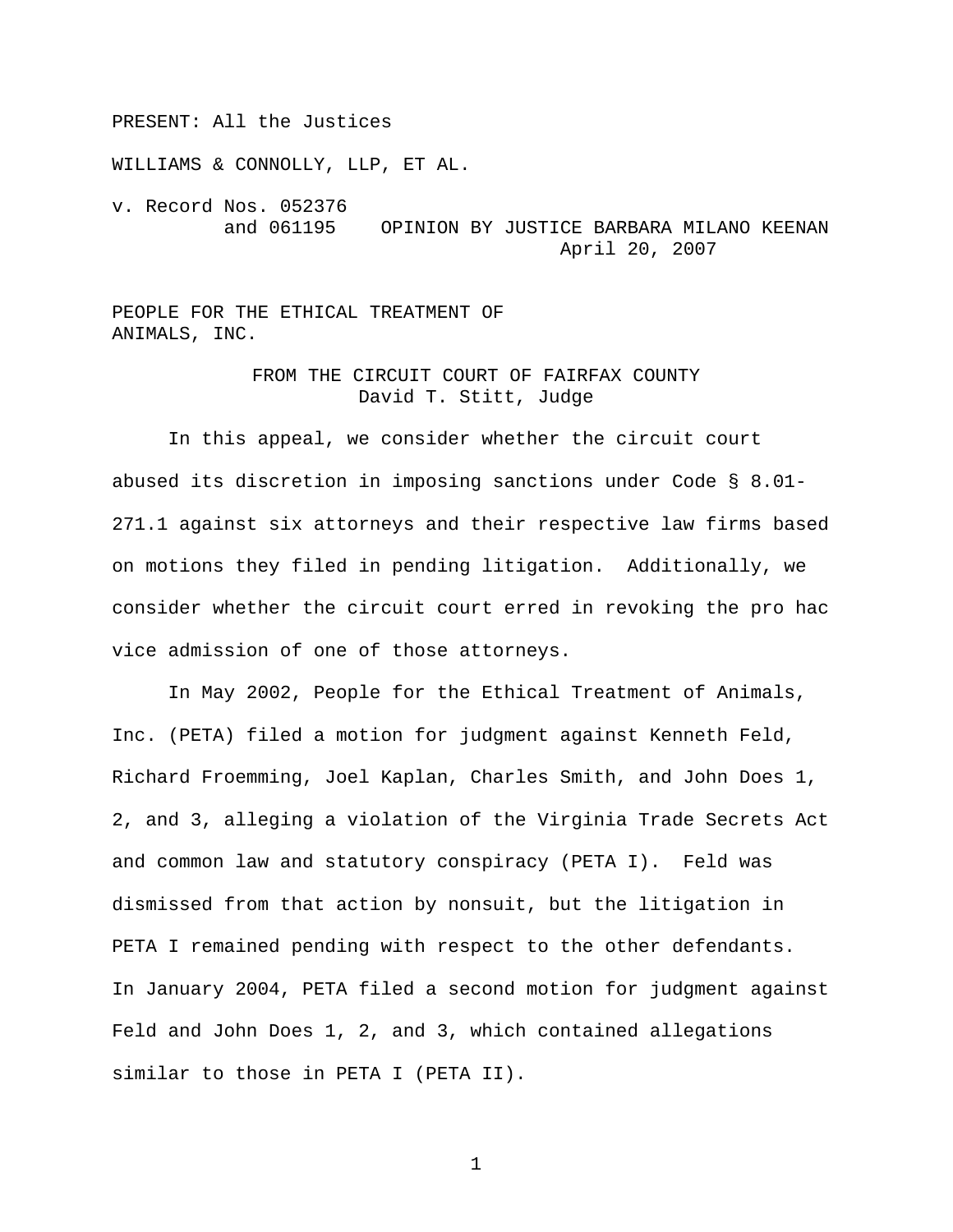Feld made a motion to consolidate PETA I and PETA II, and in December 2004, Judge David T. Stitt conducted a hearing in the Circuit Court of Fairfax County (circuit court) on Feld's motion (the December hearing). At the December hearing, Judge Stitt advised the attorneys that if they needed to contact his law clerk by telephone, they should make certain that attorneys representing both parties participated in the telephone conference call. The circuit court also advised the parties that the "general" rules applicable to all cases would govern the present litigation.

The circuit court granted Feld's motion to consolidate the trials of PETA I and PETA II, but denied his motion to consolidate discovery in the two cases. After his motion to consolidate was denied, Feld made a motion requesting access to the discovery in PETA I, which the circuit court also denied.

As part of the discovery in PETA I, PETA sought to depose Steven P. Kendall in Alexandria, Virginia on February 11, 2005. PETA did not notify Feld of the deposition because the deposition related only to discovery in PETA I, in which Feld was no longer a party. Apparently aware of PETA's intent to depose Kendall on that date, Feld issued a subpoena for Kendall to appear in Fairfax on the same date. PETA made a motion to quash Feld's subpoena, which the circuit court granted, holding that Feld's subpoena was an attempt to circumvent the court's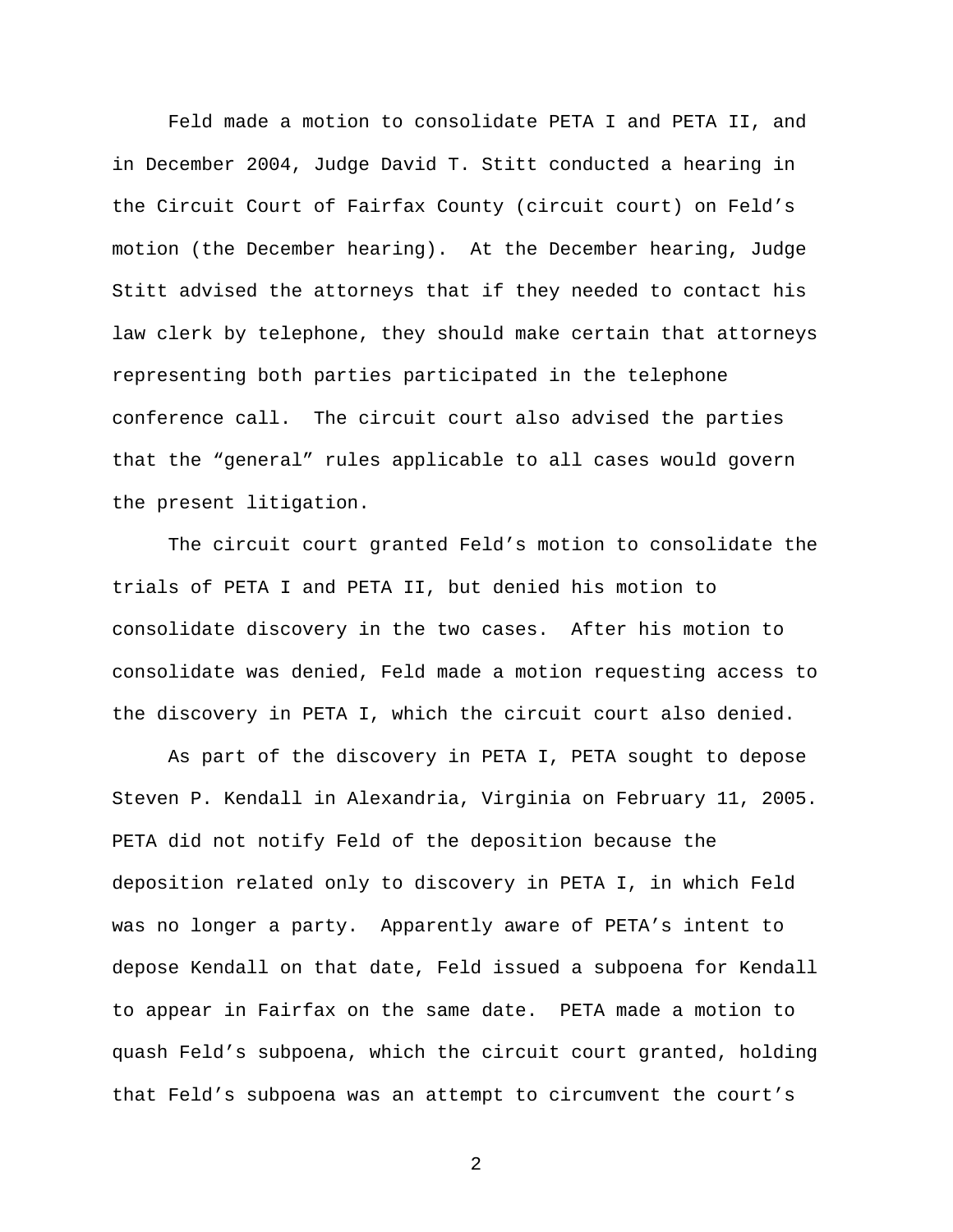prior ruling refusing to consolidate discovery in the two actions.

On February 18, 2005, PETA filed in the Clerk's Office of the Circuit Court of Fairfax County a petition for rule to show cause (the petition), requesting that William B. Porter and Joseph G. Petrosinelli, the attorneys who had issued the subpoena for Kendall on behalf of Feld, be held in contempt of court for violating the circuit court's several orders refusing to consolidate discovery in the two cases. PETA did not notify Feld or his attorneys that PETA had filed the petition.

On March 14, 2005, the circuit court issued a rule to show cause based on PETA's petition (the March rule to show cause). The March rule to show cause directed Porter and Petrosinelli to demonstrate why they should not be held in contempt of court for violating the court's orders declining to consolidate discovery in PETA I and PETA II.

The March rule to show cause was issued on Monday, March 14, 2005. On Friday, March 11, 2005, one "business" day before the rule issued, following a hearing on a matter in PETA I (the March hearing), PETA's counsel engaged in an unrecorded bench conference with Judge Stitt. Feld's counsel were not present at the hearing in question because they no longer were involved in PETA I. As a result, Feld's counsel did not know what, if anything, PETA's counsel discussed with Judge Stitt.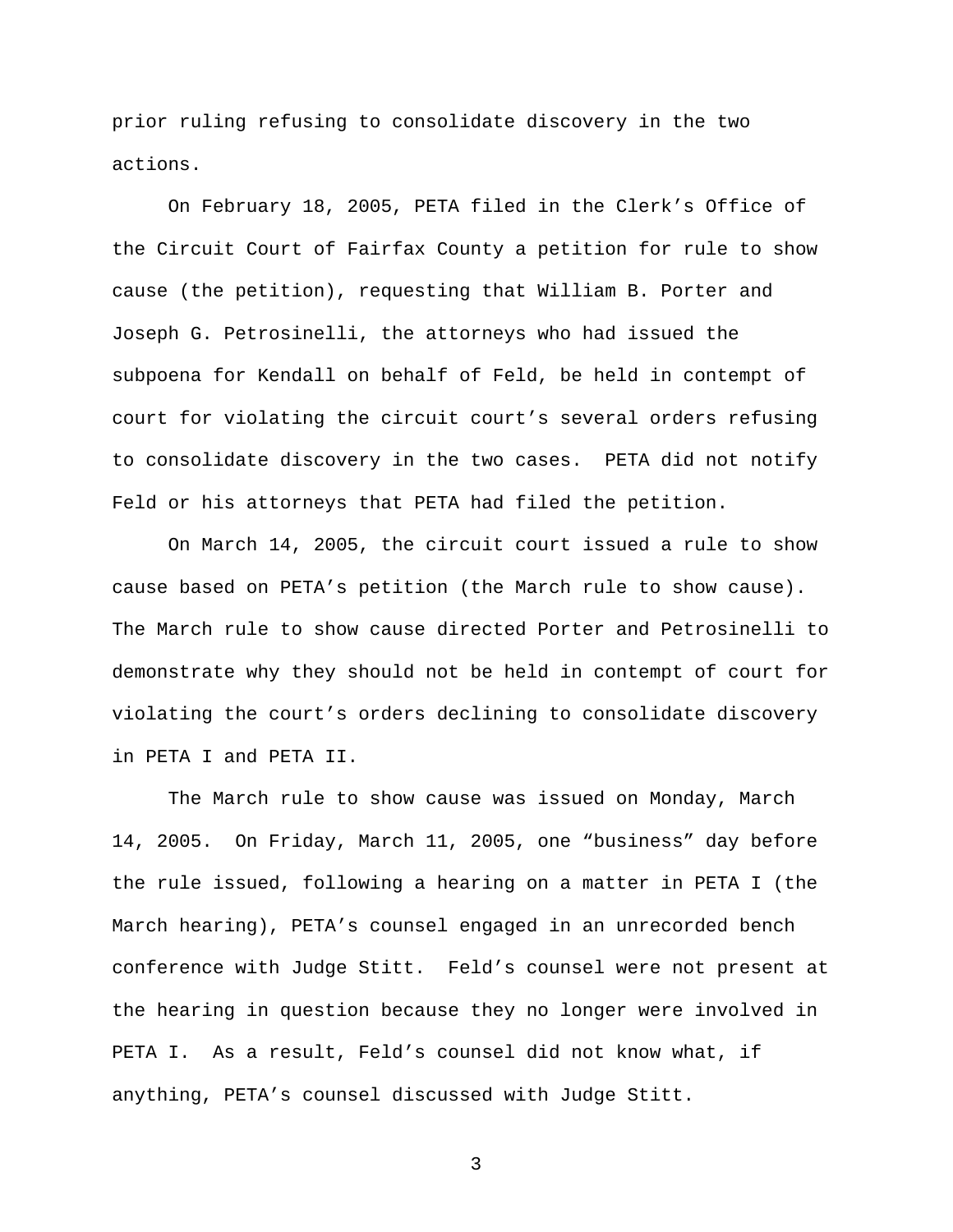On April 8, 2005, Porter, Petrosinelli, and four other attorneys representing Feld (collectively, the Feld Attorneys) filed a motion to recuse and a motion to vacate, each with accompanying memoranda (the Feld Attorneys' motions). The Feld Attorneys argued in their motion to recuse that Judge Stitt had violated his ethical duties by considering PETA's ex parte petition and issuing the March rule to show cause. The Feld Attorneys also alleged in that motion that Judge Stitt had engaged in unethical conduct because he "kept the [p]etition secret for nearly a month."

The Feld Attorneys alleged that, in addition to Judge Stitt's "inexcusable" consideration of PETA's ex parte petition, Judge Stitt had engaged in other impermissible ex parte communications that required his recusal, including a telephone call PETA placed to Judge Stitt's chambers and two statements PETA allegedly made at the unrecorded bench conference during the March hearing in PETA I. The Feld Attorneys also alleged that PETA's counsel made a statement at the March hearing in PETA I that he planned to contact Judge Stitt by telephone to set a date for the consolidated trials of PETA I and PETA II.<sup>1</sup> The Feld Attorneys conceded in the motion to recuse that they

 $\begin{array}{c}\n\hline\n\hline\n\hline\n\hline\n\hline\n\end{array}$  $1$  The motion to recuse quoted a portion of the hearing in which Judge Stitt responded to PETA's request to set a trial date, stating, "Get everyone on a conference call on Monday morning . . . if you want to make that motion. . . ."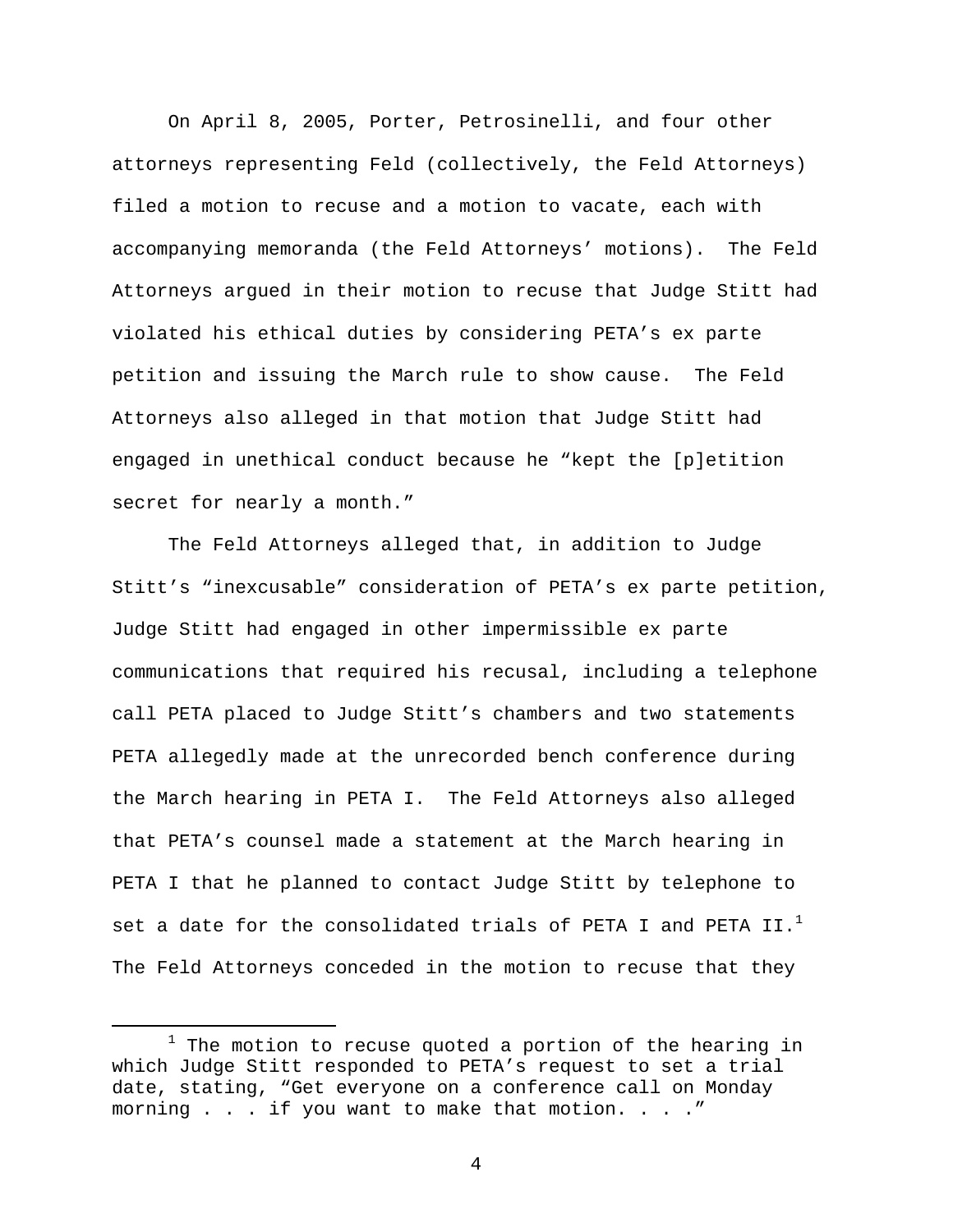were not present at the March hearing in PETA I, and that they did not know what transpired at the bench conference. The Feld Attorneys further conceded that they did not know if PETA, in fact, had placed any telephone calls to Judge Stitt after the March hearing.

The Feld Attorneys asserted in the motion to recuse that Judge Stitt's actions demonstrated his "actual bias" in favor of PETA because his consideration of PETA's petition was "wholly untenable under fundamental concepts of contempt law" and "show[ed] at least an appearance of favoritism toward PETA because he had previously warned both sides to refrain from engaging in ex parte contacts with the [c]ourt." In the motion to recuse, the Feld Attorneys accused Judge Stitt of "ignoring the basic tenets of contempt law," "ignor[ing] the law in order to give a strategic advantage to PETA," and "endors[ing] the [March rule to show cause] merely because PETA requested that he do so." The Feld Attorneys further asserted that Judge Stitt's "finding of [an] apparent violation [of the court's discovery order] is itself preposterous given the most basic law on contempt." In the memorandum in support of the motion to recuse, the Feld Attorneys asserted that "only a judge with bias or predisposition against a party could have issued [the March rule to show cause]."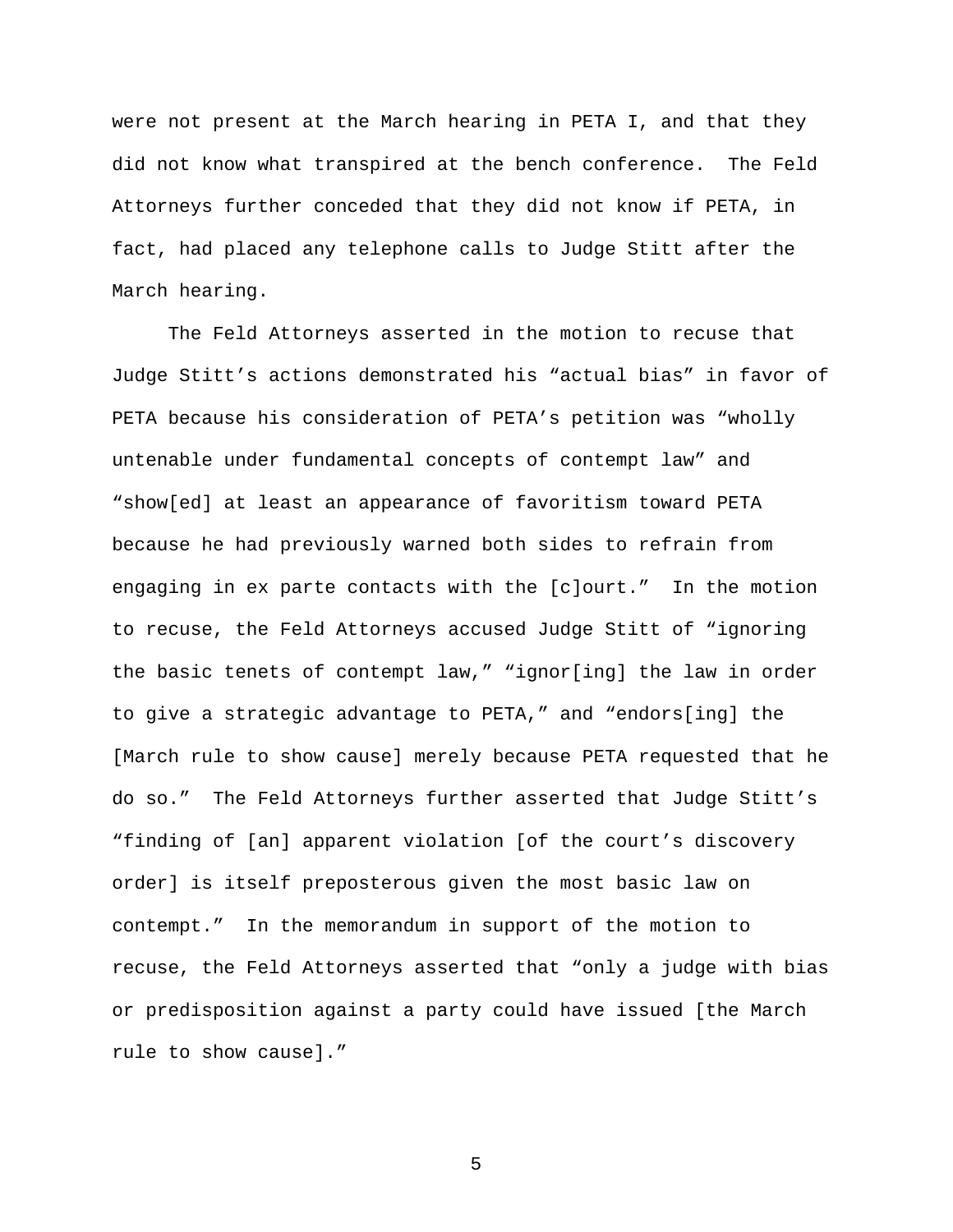In the motion to vacate, the Feld Attorneys argued that the March rule to show cause should be dismissed because Petrosinelli and Porter did not violate any discovery order of the circuit court. The Feld Attorneys additionally argued in the motion to vacate that the March rule to show cause should be "discharged because of the improper ex parte procedures by which it was sought and entered," and incorporated by reference the arguments set forth in the motion to recuse.

PETA filed a motion for sanctions and an amended supplemental motion for sanctions (collectively, motions for sanctions), requesting that the circuit court impose sanctions on the Feld Attorneys and their law firms, Williams & Connolly LLP and Blankingship & Keith, PC, based on the Feld Attorneys' motions. PETA argued that sanctions under Code § 8.01-271.1 were appropriate because the Feld Attorneys' motions were not grounded in fact and were not warranted by law, and because pleadings and motions filed with an improper purpose are subject to sanctions under clause (iii) of the second paragraph of Code § 8.01-271.1. PETA further asserted that the Feld Attorneys' motions were filed "in order to insult" the circuit court and constituted "a frontal attack" on the court.

The Feld Attorneys filed a motion in opposition to PETA's motions for sanctions, arguing that they did not make fraudulent assertions in the motion to recuse because they did not allege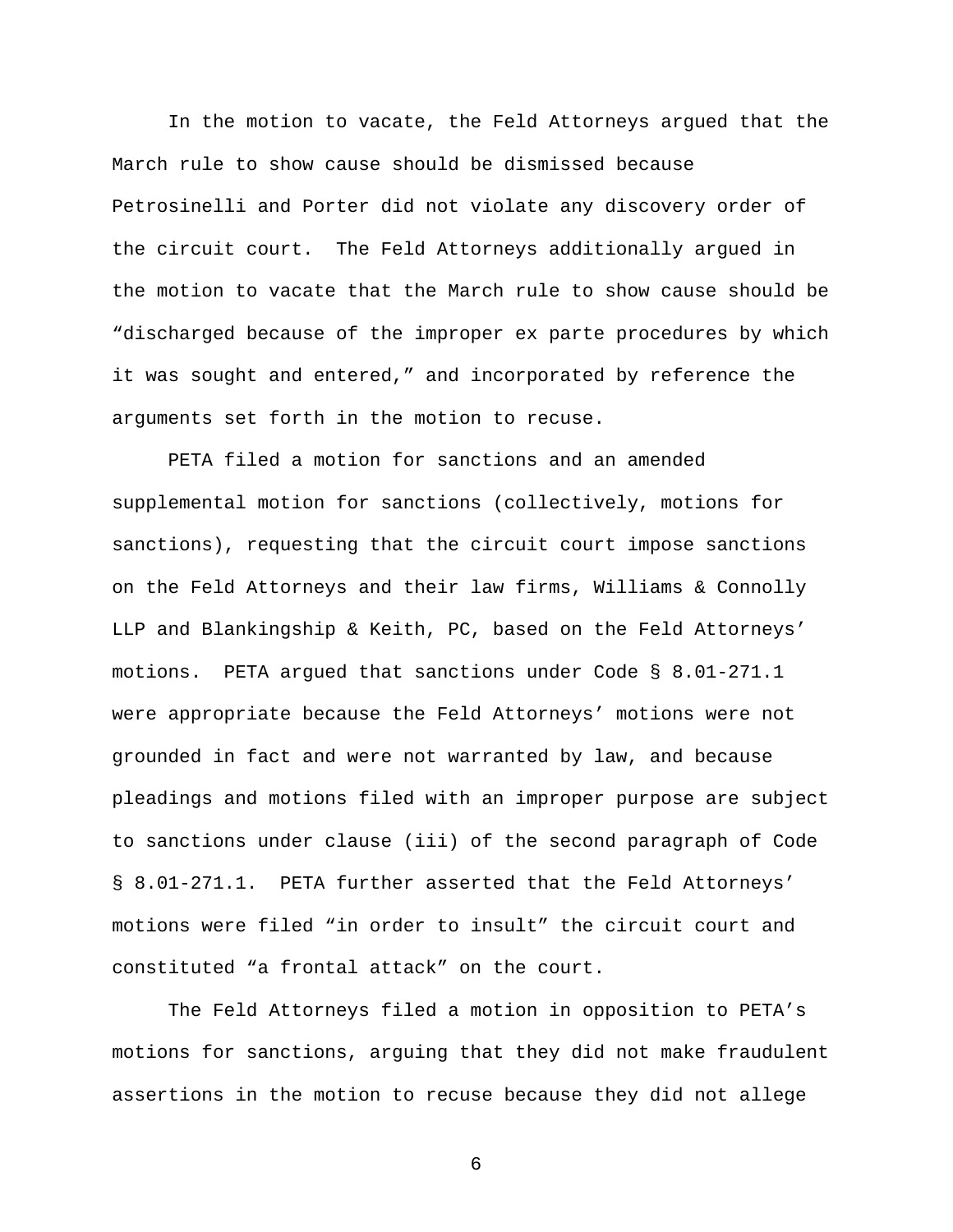that the ex parte communications between PETA and Judge Stitt "actually" occurred, but only that the communications "apparently" occurred. The Feld Attorneys further asserted that they were "forced to speculate" about the contents of the communications because they were no longer participants in the proceedings in PETA I.

The circuit court conducted a hearing in April 2005 on the March rule to show cause (the April hearing). Feld argued at the April hearing that the circuit court should consider the motion to vacate and the motion to recuse, which were filed the day before the April hearing, prior to ruling on the March rule to show cause. Judge Stitt agreed, and deferred ruling on the March rule to show cause until the circuit court had an opportunity to consider the motion to recuse and the motion to vacate, and PETA had been provided an opportunity to file briefs in response. Although the April hearing did not concern the merits of the motion to recuse or the motion to vacate, Judge Stitt explained at that hearing that rules to show cause are routinely issued in the Circuit Court of Fairfax County based on ex parte petitions that are filed without notice to the opposing party.

In May 2005, the circuit court conducted a hearing on the Feld Attorneys' motions (the May hearing). Judge Stitt concluded that the Feld Attorneys' motions were filed "without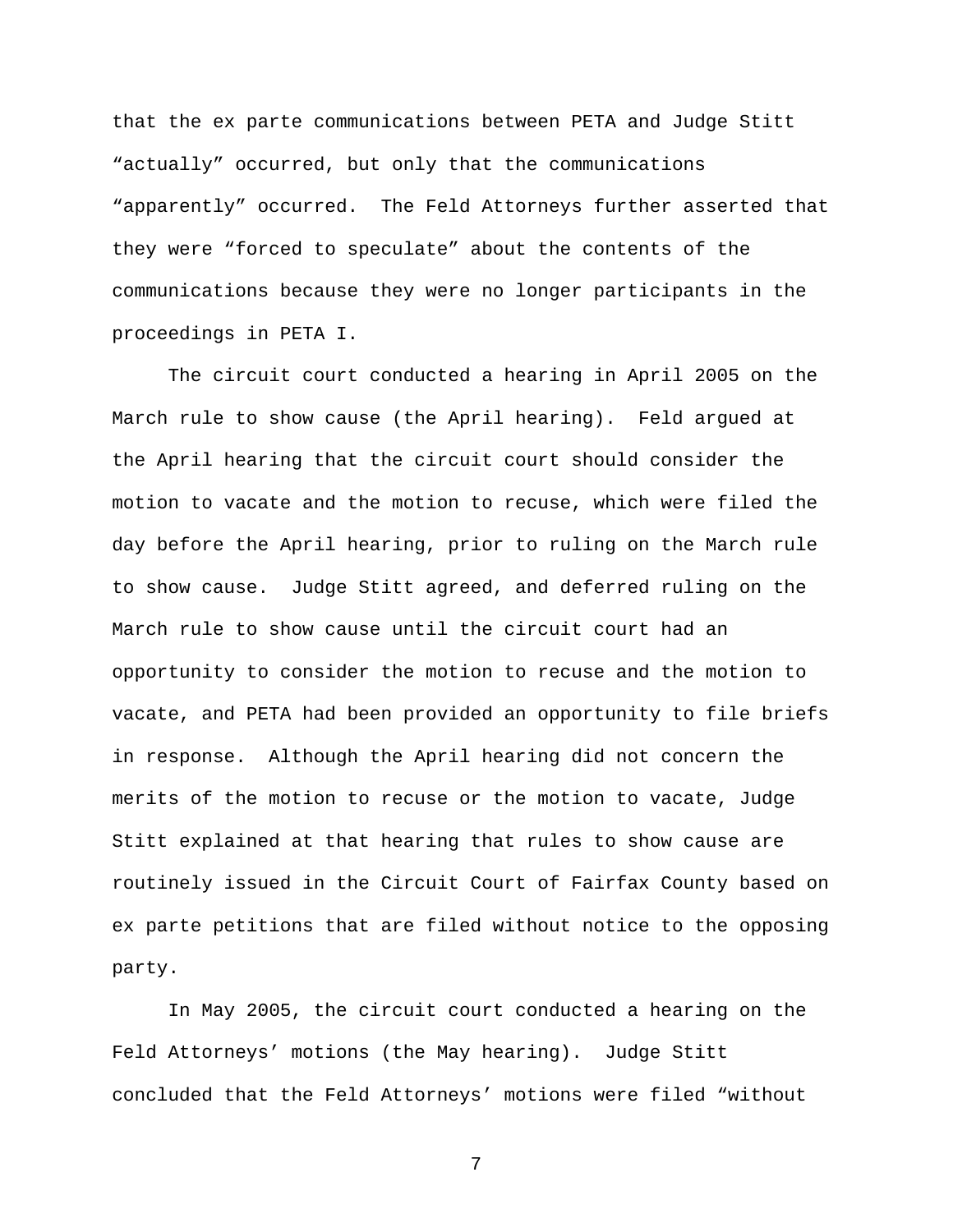reasonable legal and factual inquiry." Judge Stitt also noted at the May hearing, "I've never seen anything like [the language in the Feld Attorneys' motions] outside of something filed by pro se [litigants] . . . . And the tone of that motion to recuse . . . it's unacceptable, it's contemptuous . . . it's full of distortions of different things, twisting the meanings of things."

The circuit court indicated that based on the Feld Attorneys' motions, the court planned to impose sanctions against the Feld Attorneys but delayed ruling on the amount of the award. The circuit court additionally took under advisement the possibility of imposing criminal contempt penalties. Following the May hearing, the circuit court denied both the motion to recuse and the motion to vacate.

In July 2005, the circuit court, acting sua sponte, issued a rule to show cause (the July rule to show cause) on the issue whether criminal contempt penalties were warranted based on the Feld Attorneys' motions and Feld's opposition to PETA's motions for sanctions. The July rule to show cause also directed the Feld Attorneys to show cause why the pro hac vice admission of four of the Feld Attorneys, including Barry S. Simon, should not be revoked.

The circuit court conducted a hearing on PETA's motions for sanctions in August 2005 (the August hearing). At the hearing,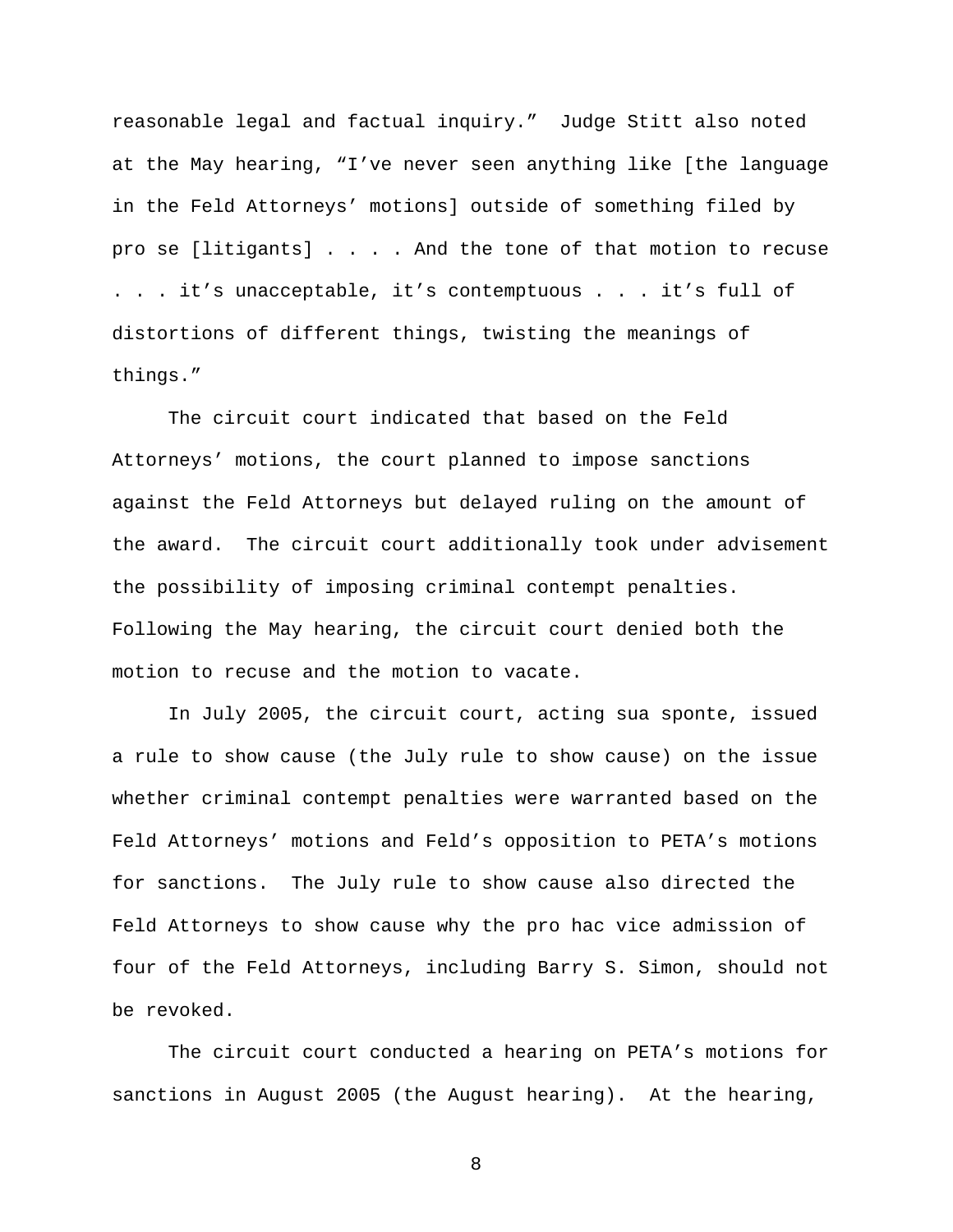PETA's counsel explained the numerous sources PETA had consulted prior to filing the petition without notifying Feld, including placing a telephone call to a deputy clerk of the circuit court to determine the customary practice for filing petitions for rules to show cause.

At the August hearing, the circuit court stated that it planned to impose sanctions under Code § 8.01-271.1 based on its findings that the Feld Attorneys' motions were not grounded in fact, were not warranted by law, and contained "contemptuous" language. The circuit court dismissed the July rule to show cause, stating that the court was declining to impose criminal contempt penalties under Code § 18.2-456. The circuit court also revoked Simon's pro hac vice admission based on Simon's shared responsibility for the content of the Feld Attorneys' motions.

After the August hearing, the circuit court granted PETA's motions for sanctions and entered an order revoking Simon's pro hac vice admission and imposing sanctions against the Feld Attorneys and their law firms in the amount of \$40,000. On the same day, the circuit court issued an order holding Petrosinelli in contempt of court based on the March rule to show cause and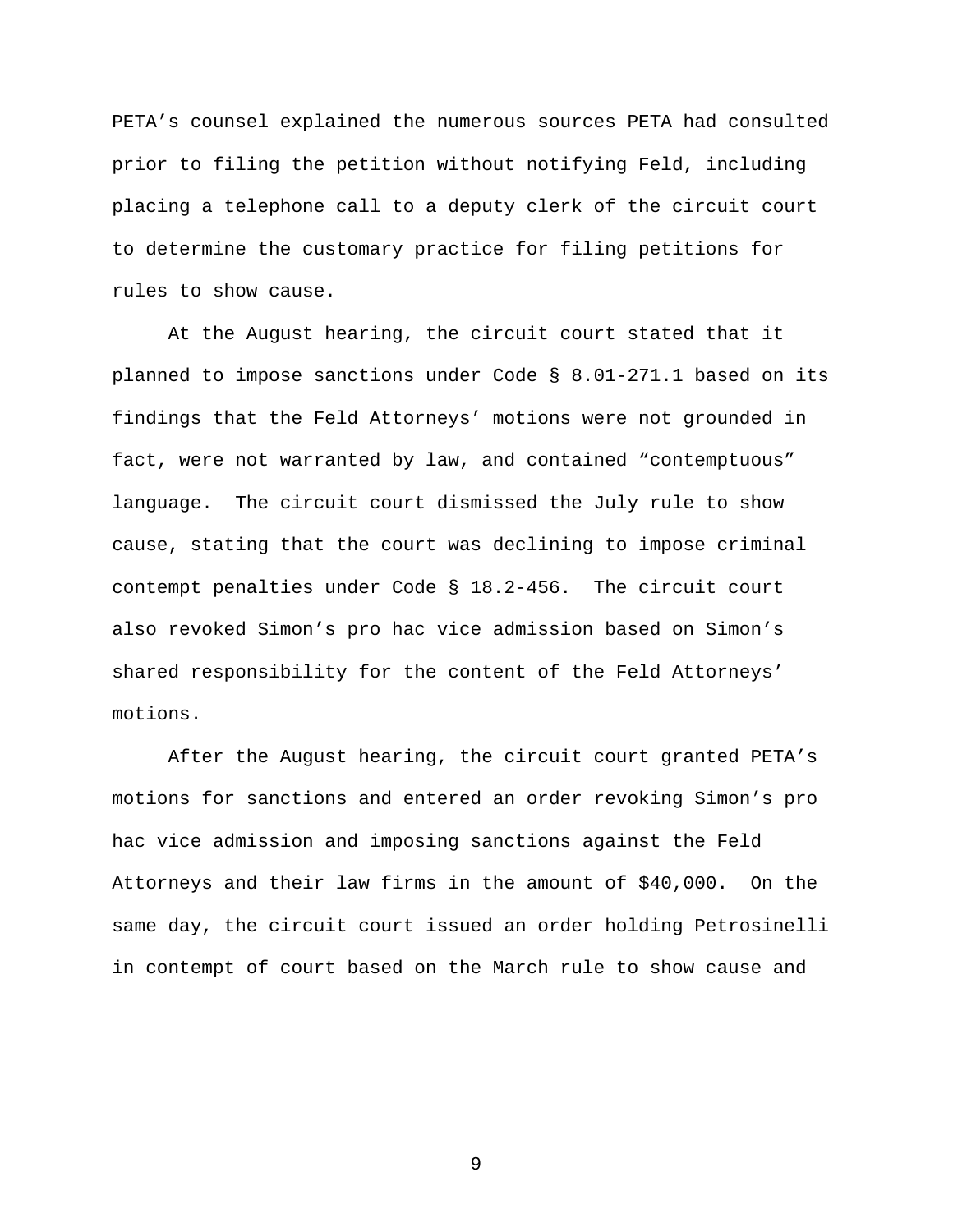dismissing the March rule with respect to Porter. $^2$  The Feld Attorneys appeal the circuit court's imposition of sanctions and revocation of Simon's pro hac vice admission to the bar of this Commonwealth.

## Analysis

 We review the circuit court's imposition of sanctions under Code § 8.01-271.1 pursuant to an abuse of discretion standard. Ford Motor Co. v. Benitez, 273 Va. 242, 249, 639 S.E.2d 203, 206 (2007); Flora v. Shulmister, 262 Va. 215, 220, 546 S.E.2d 427, 429 (2001); Flippo v. CSC Assocs. III, L.L.C., 262 Va. 48, 65, 547 S.E.2d 216, 227 (2001). The second paragraph of Code § 8.01-271.1 sets forth the three certifications made by an attorney upon signing a pleading:

The signature of an attorney or party constitutes a certificate by him that (i) he has read the pleading, motion, or other paper, (ii) to the best of his knowledge, information and belief, formed after reasonable inquiry, it is well grounded in fact and is warranted by existing law or a good faith argument for the extension, modification, or reversal of existing law, and (iii) it is not interposed for any improper purpose, such as to harass or to cause unnecessary delay or needless increase in the cost of litigation.

A court's authority to award sanctions under Code § 8.01-271.1 is explicitly stated in the statute:

 <sup>2</sup> The circuit court's contempt finding against Petrosinelli is challenged in a separate appeal, Petrosinelli v. People for the Ethical Treatment of Animals, 273 Va.  $\frac{1}{2}$ ,  $\frac{1}{2}$  S.E.2d  $\frac{1}{2}$ (2007).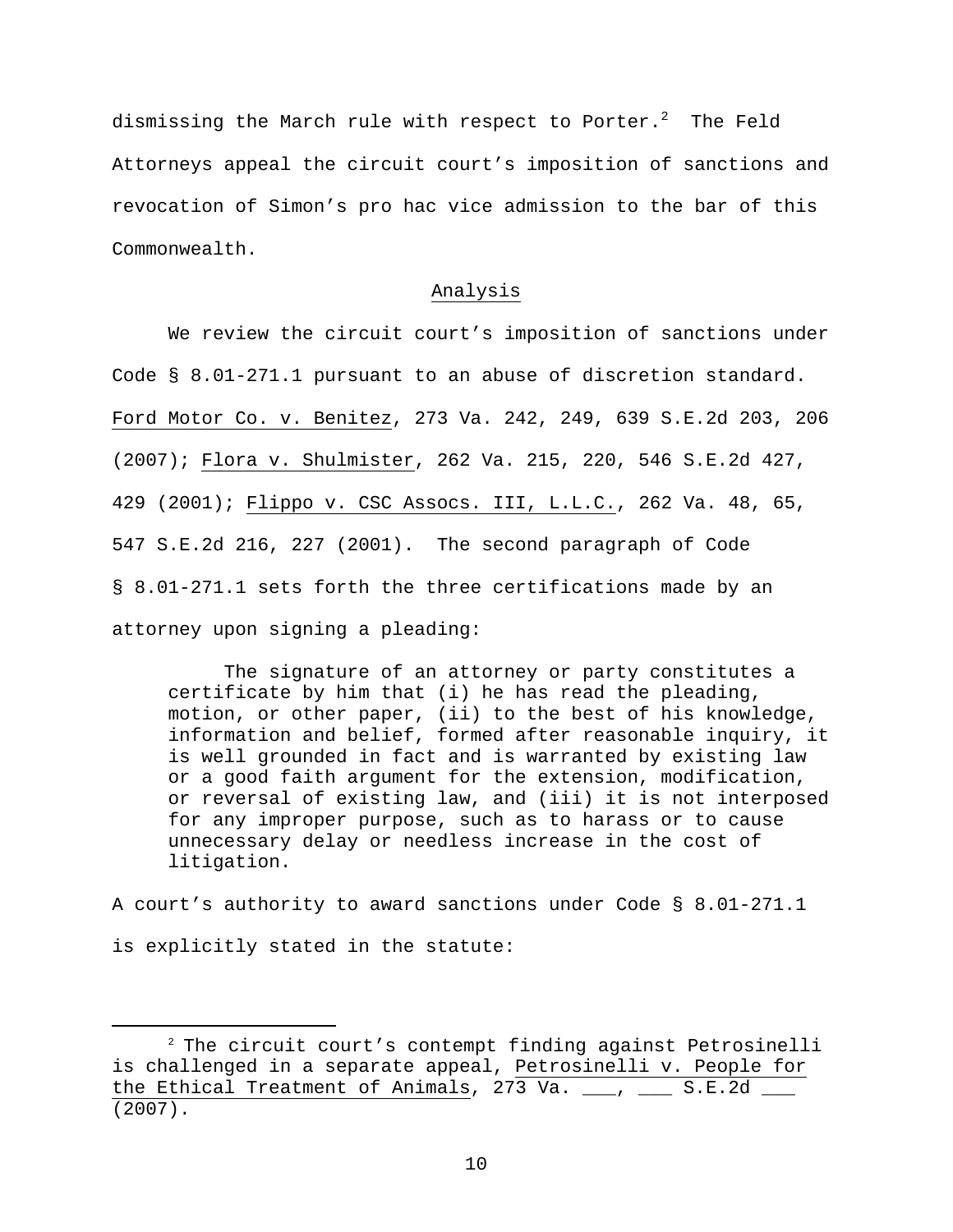If a pleading, motion, or other paper is signed or made in violation of this rule, the court, upon motion or upon its own initiative, shall impose upon the person who signed the paper or made the motion, a represented party, or both, an appropriate sanction, which may include an order to pay to the other party or parties the amount of the reasonable expenses incurred because of the filing of the pleading, motion, or other paper or making of the motion, including a reasonable attorney's fee.

The three enumerated certifications contained in the second paragraph of Code § 8.01-271.1 are stated in the conjunctive. Thus, under the terms of the statute, an attorney makes all three representations when signing the described documents. Code § 8.01-271.1; Benitez, 273 Va. at 251, 639 S.E.2d at 207. With regard to acts of attorneys, the manifest purpose of the statute is to hold attorneys, who are officers of the court, responsible for specified failures involving the integrity of the documents that they have signed.

Because an attorney certifies compliance with all three enumerated clauses of the second paragraph of Code § 8.01-271.1 when signing a motion, pleading, or paper, the attorney's failure to comply with any one of these statutory requirements invokes the sanctions provisions of the statute. Benitez, 273 Va. at 251, 639 S.E.2d at 207. Under the plain language of the statute, a court "shall impose . . . an appropriate sanction" when the record shows that a pleading, motion, or other paper is "signed or made in violation of this rule." Code § 8.01-271.1; see Benitez, 273 Va. at 249, 639 S.E.2d at 206; Flora, 262 Va.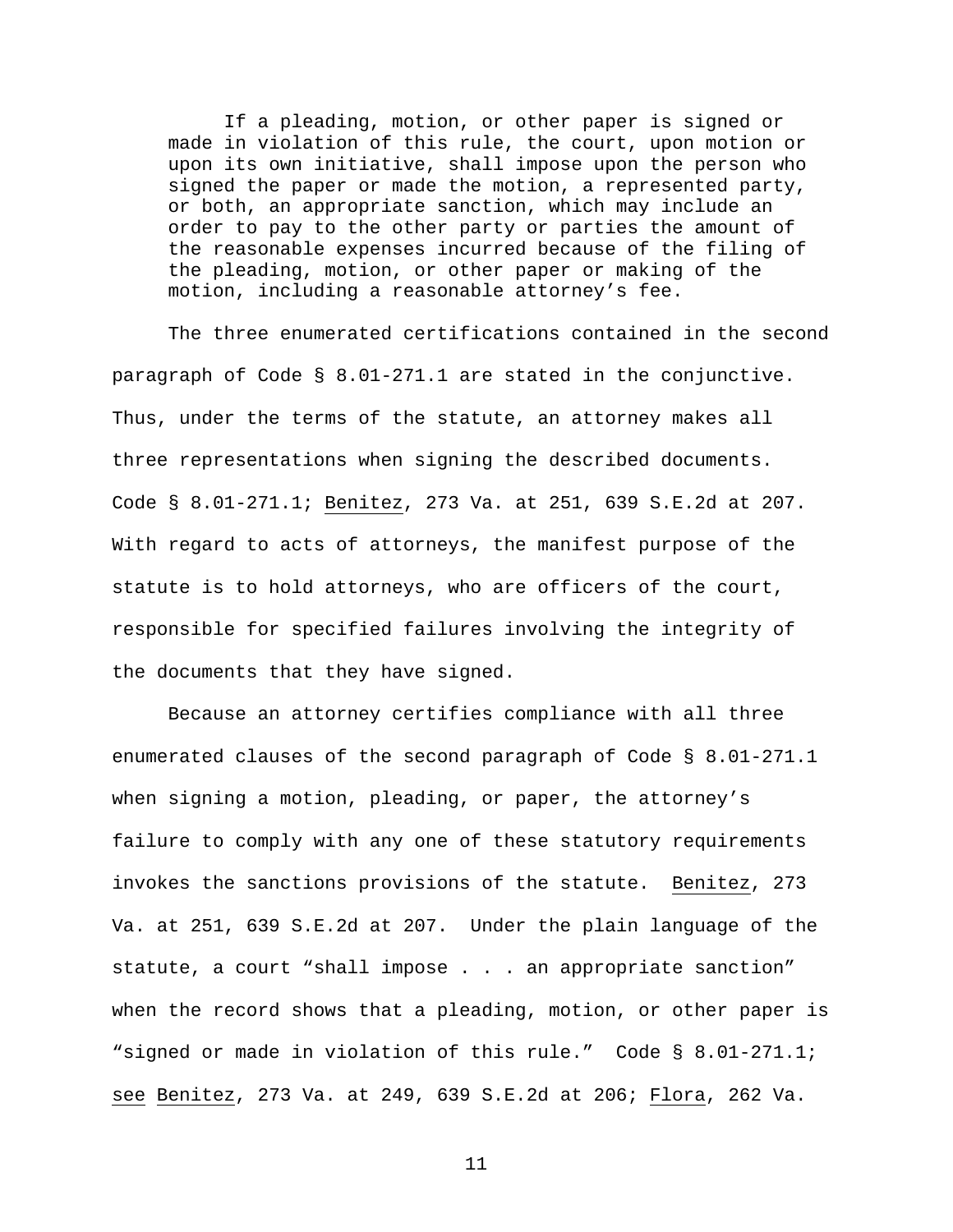at 220, 546 S.E.2d at 429; Oxenham v. Johnson, 241 Va. 281, 287, 402 S.E.2d 1, 4 (1991). Therefore, in reviewing the circuit court's imposition of sanctions in the present case, we consider whether the record supports a conclusion that the Feld Attorneys' motions (the motions) violated any one of the three statutory requirements found in the second paragraph of the statute.

Clause (i) of the second paragraph, which states that an attorney's signature certifies that he has read a motion, pleading, or paper before signing the document, is not at issue in this appeal. Thus, we focus our attention on clauses (ii) and (iii) of the second paragraph of Code § 8.01-271.1. We employ an "objective standard of reasonableness" in evaluating the written representations the Feld Attorneys made in the motions. Benitez, 273 Va. at 253, 639 S.E.2d at 208; Flippo, 262 Va. at 65-66, 547 S.E.2d at 227. Pursuant to that standard, we consider whether "after reasonable inquiry, [counsel] could have formed a reasonable belief that the pleading[s] [were] well grounded in fact, warranted by existing law or a good faith argument for the extension, modification, or reversal of existing law, and not interposed for an improper purpose." Flippo, 262 Va. at 65-66, 547 S.E.2d at 227; accord, Gilmore v. Finn, 259 Va. 448, 466, 527 S.E.2d 426, 435-36 (2000).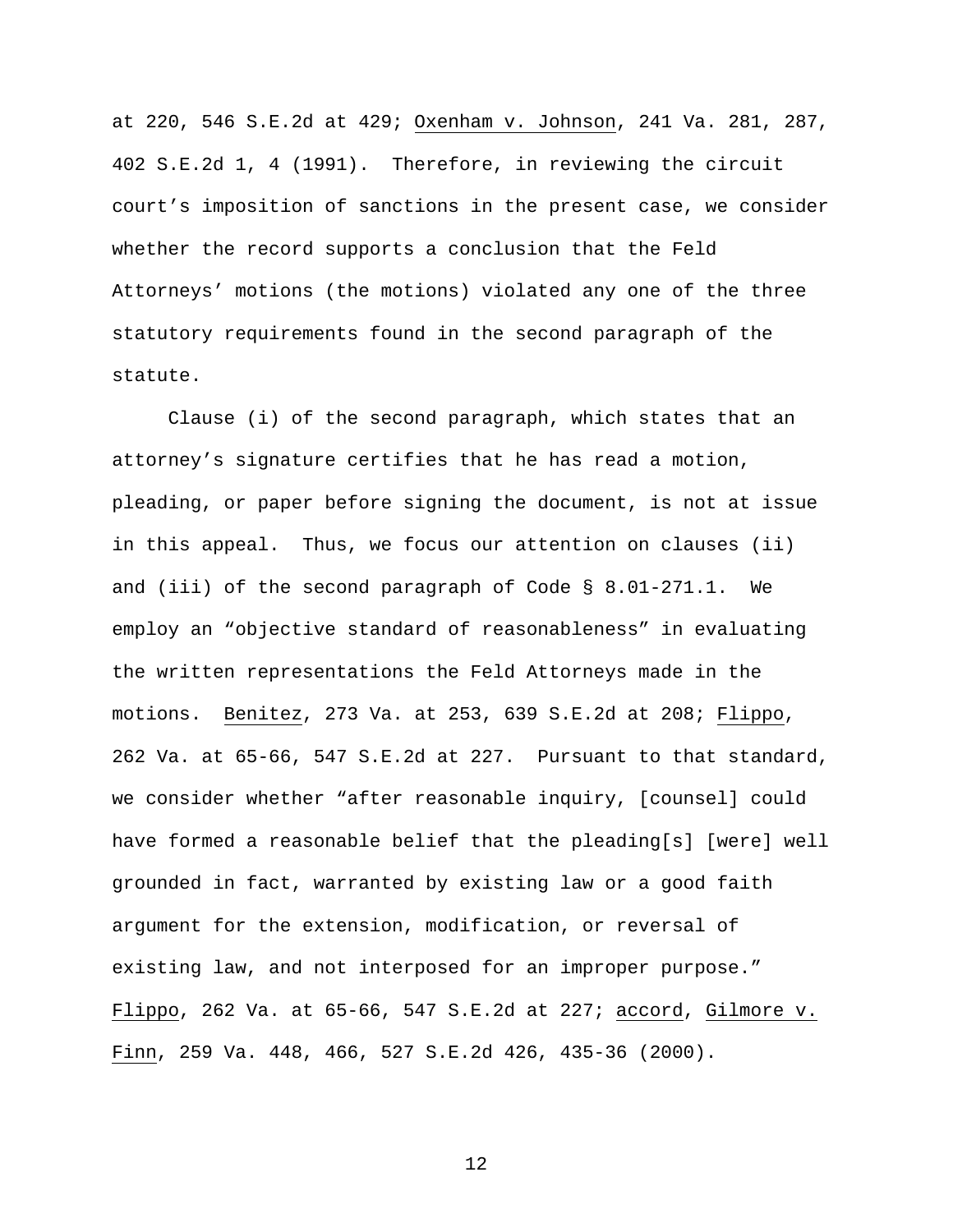#### Clause (ii) — Factual Basis

The Feld Attorneys argue that their motions were well grounded in fact within the meaning of clause (ii) of the second paragraph of Code § 8.01-271.1. Although the motion to recuse contains numerous allegations, the Feld Attorneys in their brief filed in this Court rely on five essential alleged facts that they state "provided the impetus for the [m]otion to [r]ecuse." $3$ The Feld Attorneys contend that the motions were well grounded in fact because they were supported by the following alleged facts: 1) PETA submitted ex parte and without notice the petition for a rule to show cause making serious charges against two of the Feld Attorneys; 2) PETA allegedly did not file the petition with the Clerk of the circuit court but submitted the petition directly to Judge Stitt; 3) Judge Stitt allegedly held the petition for three weeks without notifying the Feld Attorneys of the petition; 4) Judge Stitt considered the ex parte petition for a rule to show cause after having admonished all attorneys to refrain from ex parte contacts in the case; and 5) Judge Stitt issued the rule to show cause one "business" day after allegedly conducting an ex parte bench conference with PETA's counsel in a trial in which the Feld Attorneys were not involved. The Feld Attorneys assert that these alleged facts

 $\overline{\phantom{a}}$  3  $3$  As set forth above, the additional factual bases the Feld Attorneys allege in support of their motions were actions taken by PETA, not by Judge Stitt.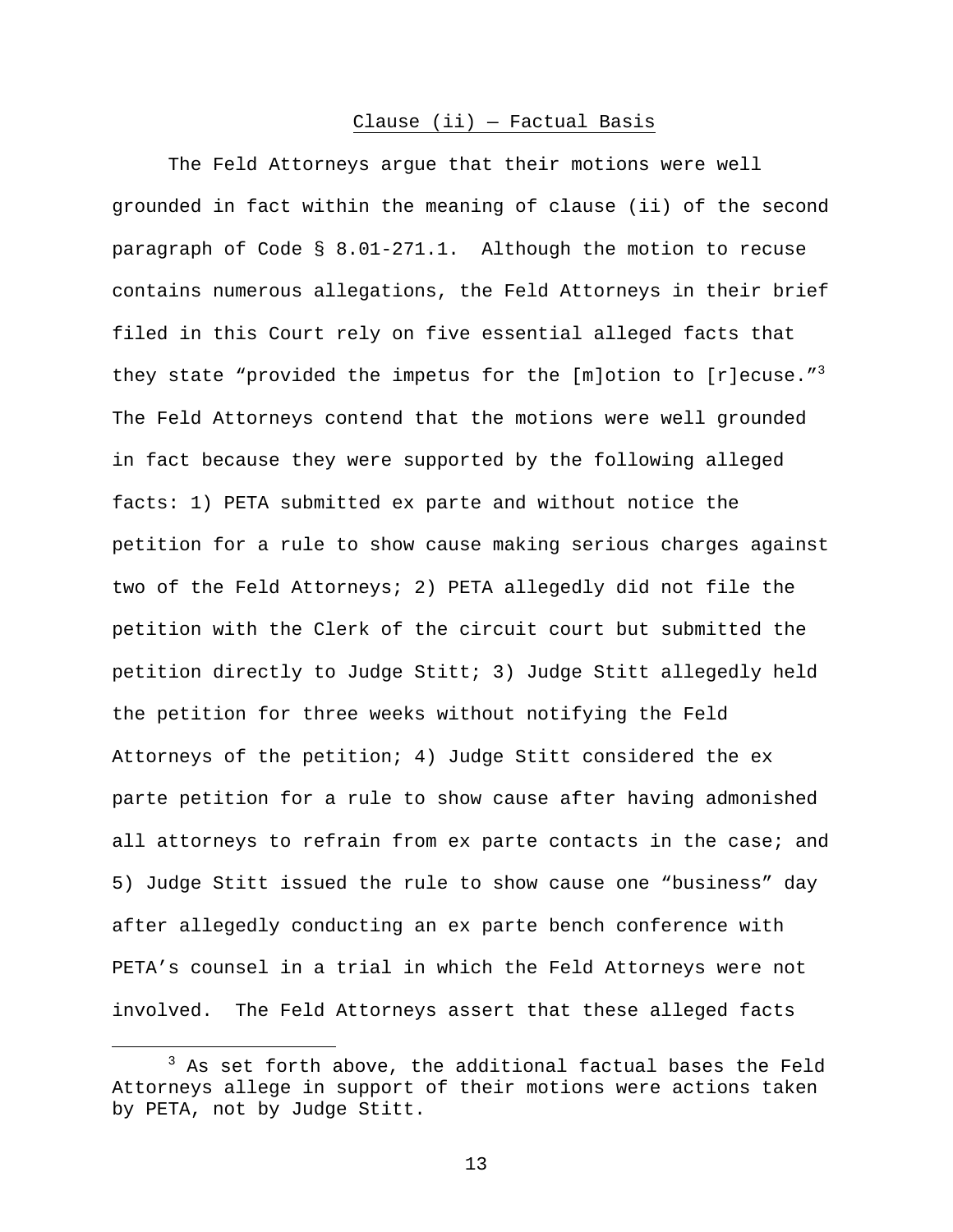provided an objectively reasonable factual basis for their recusal request. We disagree with this conclusion.

Initially, we are compelled to observe that the Feld Attorneys' brief filed with this Court contains a striking omission. The Feld Attorneys do not mention the fact that in the motions, they used language that directly accused Judge Stitt of unethical conduct. These allegations of unethical conduct were stark and sweeping, stating that Judge Stitt "[v]iolated [h]is [e]thical [o]bligations," "ignored his ethical responsibilities," and "acted directly counter to [those ethical responsibilities]." We therefore must consider the Feld Attorneys' arguments in the additional context of those written statements contained in the motions.

Upon review of these allegations, we conclude that the record does not support the Feld Attorneys' argument that there was an adequate factual basis for the motions. At least three of the alleged facts on which the Feld Attorneys rely are inaccurate. Other facts that the Feld Attorneys cite involve conduct attributable only to PETA, not to Judge Stitt. In addition, the Feld Attorneys' argument relies on speculation and, thus, is self-refuting of a conclusion that the motions were well grounded in fact.

The first alleged fact on which the Feld Attorneys rely is that PETA filed the petition for a rule to show cause ex parte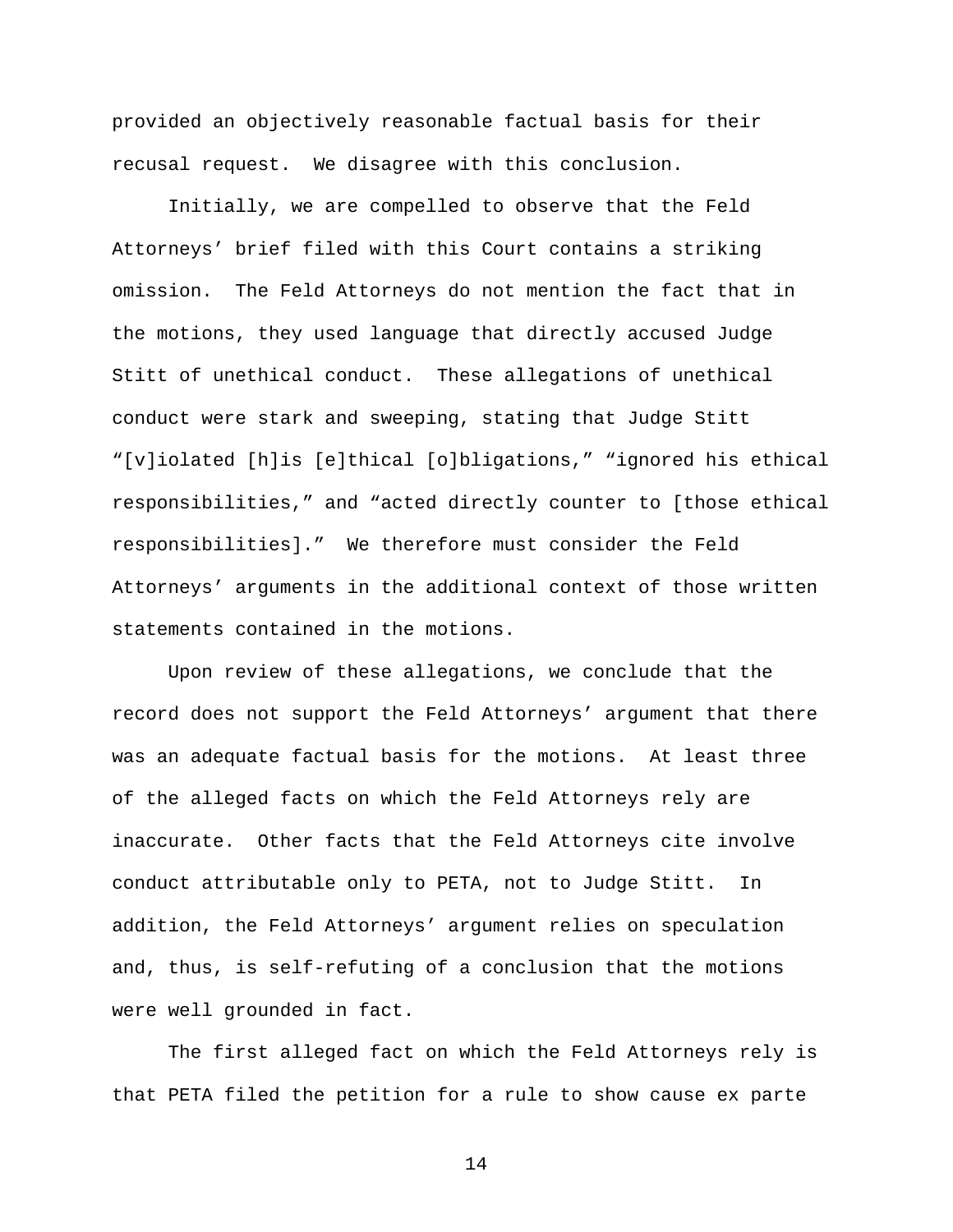and without notice. This filing, however, was an action taken by PETA, not by Judge Stitt. Thus, that action was not relevant to the issues whether Judge Stitt had engaged in unethical conduct or had shown actual bias in favor of PETA and provided no factual support for the Feld Attorneys' assertion that Judge Stitt had acted in such a manner.<sup>4</sup>

The second alleged fact on which the Feld Attorneys rely is their assertion that counsel for PETA did not file the petition for a rule to show cause in the Clerk's Office and instead submitted the petition directly to Judge Stitt. Although counsel for PETA indicated in a "cover" letter to the petition dated February 18, 2005, that he intended to deliver the petition to Judge Stitt, the record before us shows that the petition actually was filed in the Clerk's Office on February 18, 2005. This filing in the Clerk's Office is shown by the Clerk's date stamp, which appears on the face of the petition in the right-hand corner of the pleading. The "cover" letter also was filed in the Clerk's Office on February 18, 2005, as shown by the Clerk's date stamp appearing in the right-hand corner of

 $\overline{\phantom{a}}$ <sup>4</sup> The Feld Attorneys assert in their brief to this Court that they merely alleged in the motion to recuse that Judge Stitt's actions created an "appearance" of bias. In fact, the motion to recuse alleged on at least five separate occasions that Judge Stitt's consideration of the petition suggested or indicated his "actual bias." In addition, the Feld Attorneys argued that various actions undertaken by Judge Stitt were an "indication of Judge Stitt's lack of impartiality," and that Judge Stitt showed "favoritism toward PETA."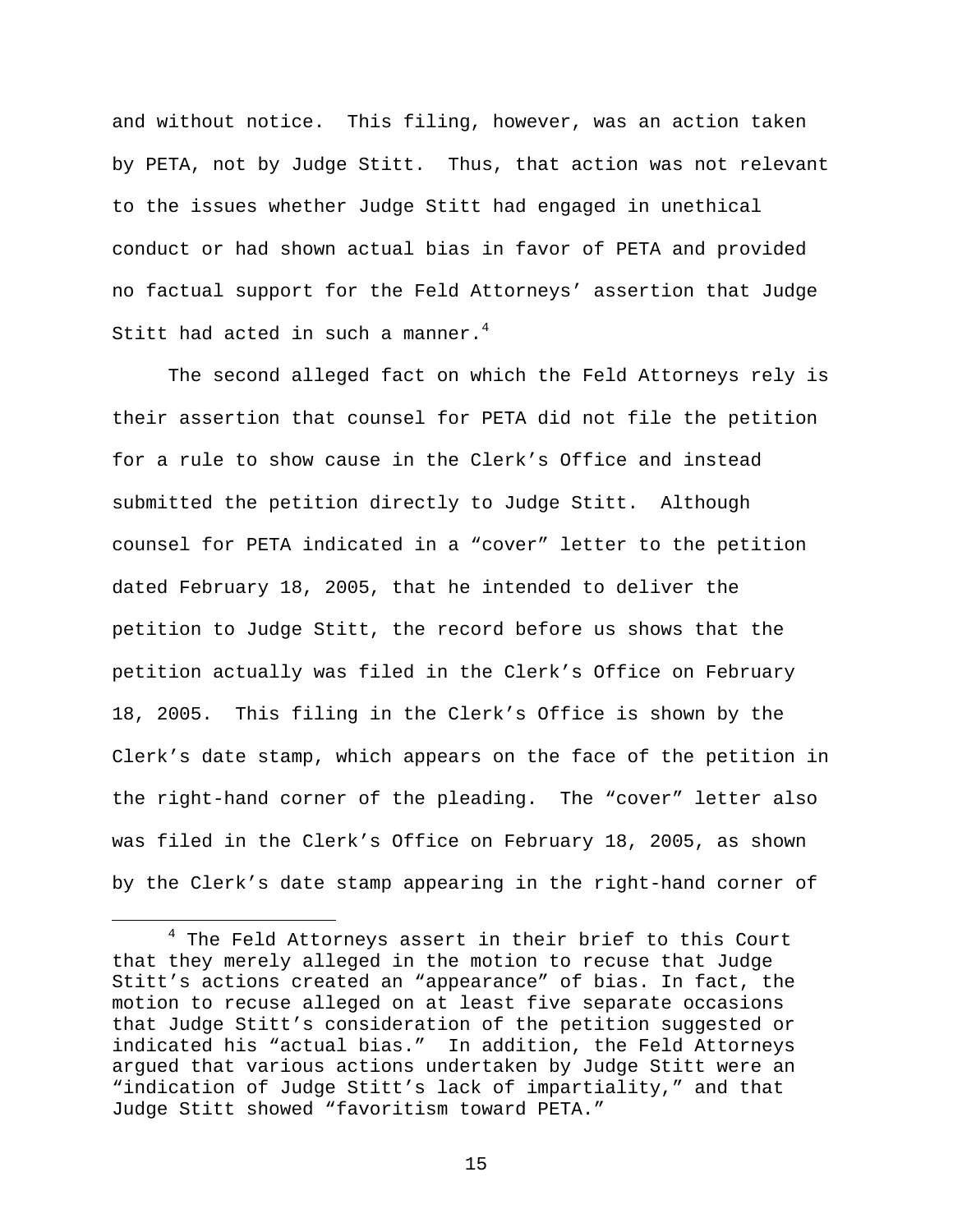that document. Thus, the record before us refutes the Feld Attorneys' contention that the petition was not filed in the Clerk's Office but was "filed" privately with Judge Stitt. We also observe that because the filing of the petition was an action taken by PETA, not by Judge Stitt, that act of filing could not have provided a factual basis for arguing that Judge Stitt acted unethically or had shown actual or apparent bias in favor of PETA.

Nevertheless, the Feld Attorneys advance as a third alleged fact supporting the motion to recuse their contention that Judge Stitt "held" the petition for a rule to show cause in his chambers for three weeks. They specifically alleged in their motion to recuse that Judge Stitt "kept the petition secret for nearly a month." The record does not support these assertions.

There is no evidence in the record that Judge Stitt actually received the petition the day it was filed. The record likewise does not show the date on which Judge Stitt received the petition for review. Moreover, the record shows that no one "held" the petition "in secret" for several weeks. Instead, as stated above, the record shows that the petition was filed in the Clerk's Office on February 18, 2005, the same day that the petition was delivered to the courthouse. Thus, the Feld Attorneys had no basis in fact for alleging on April 8, 2005,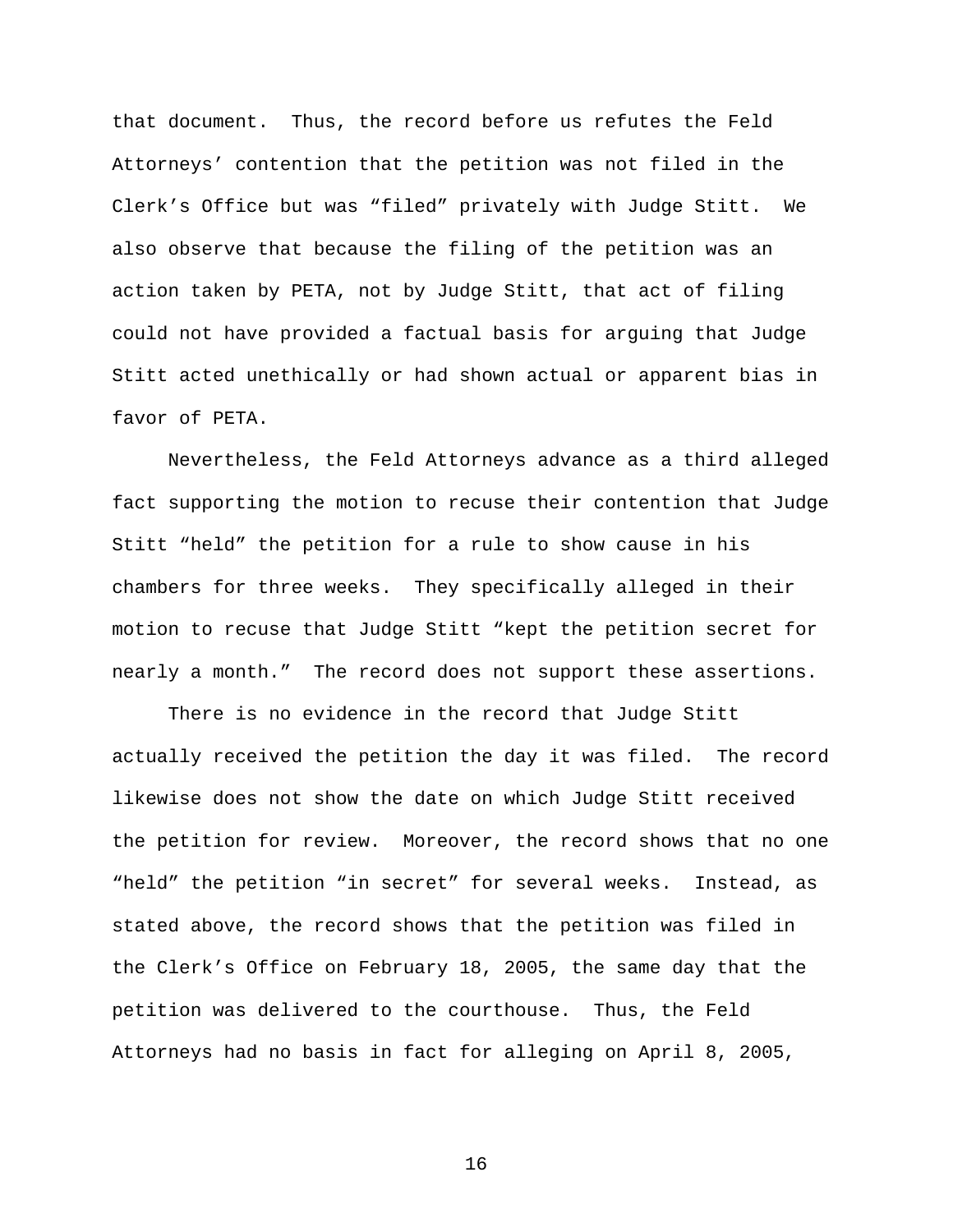the date of the motions, that Judge Stitt improperly "held" the petition "in secret" for any period of time.

 The fourth alleged fact cited by the Feld Attorneys as supporting the motions is that PETA's counsel and Judge Stitt participated in an unrecorded bench conference on the Friday before the Monday date when Judge Stitt entered the rule to show cause. This unrecorded conference occurred during a hearing in PETA I in which the Feld Attorneys were not involved, and they concede that at the time they filed the motions, they did not know the substance of the unrecorded bench conversation. Thus, at the time they filed the motions, the Feld Attorneys merely speculated, without any basis in fact, that the timing of the bench conference provided a factual basis in support of the motions.

 The fifth alleged fact on which the Feld Attorneys rely is their contention that Judge Stitt issued the rule to show cause after admonishing "the parties against any ex parte contacts, including even ministerial contacts with his law clerk." In his directive of December 9, 2004, Judge Stitt stated:

[I]f you need to contact my law clerk, . . . just get somebody from the other side on the line. The way this case is going, we're going to be real careful with things like that. There's been an awful lot of correspondence to the court and things, and we're just going to have to formalize it a little bit.  $\ldots$  . The general rules regarding filings of motions, long briefings, and scheduling motions and so on, they apply to this case just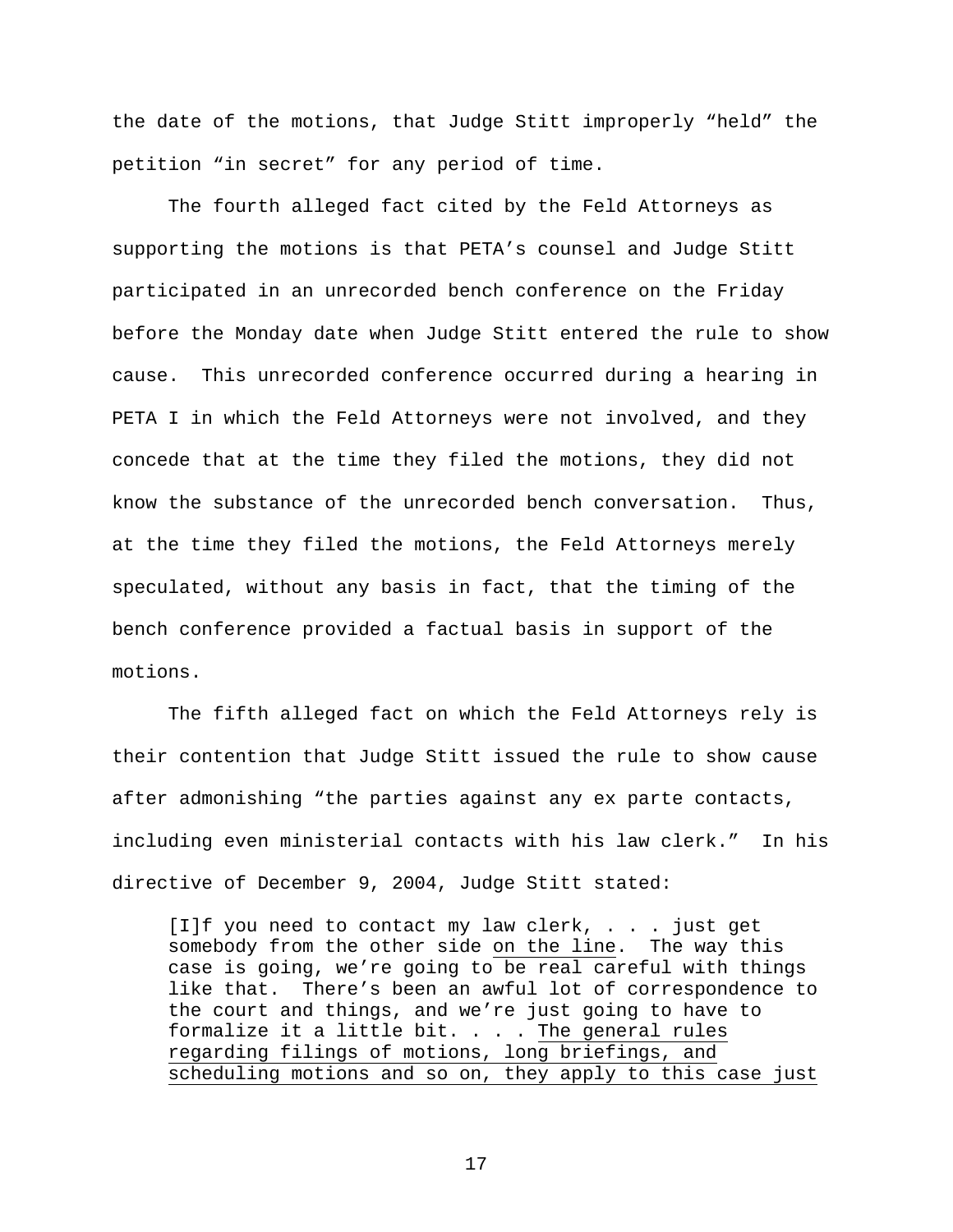# like they apply to everything else. They need to be abided by. (Emphasis added.)

This admonition plainly was intended to prohibit ex parte telephone communications with Judge Stitt's law clerk. Judge Stitt's further comments demonstrate that he did not intend to alter in any other manner the routine practices of the Circuit Court of Fairfax County. Thus, Judge Stitt's issuance of the March rule to show cause after placing restrictions on the parties' telephone access to his law clerk did not provide a factual basis for the Feld Attorneys' assertions in the motions that Judge Stitt had acted unethically and with actual bias in issuing the March rule.

We hold that these five bases advanced by the Feld Attorneys fail to establish a well grounded factual foundation for the motions. The Feld Attorneys' failure to comply with this requirement of clause (ii) of the second paragraph of Code § 8.01-271.1, of itself, supports the circuit court's imposition of sanctions. Benitez, 273 Va. at 250-51, 639 S.E.2d at 207.

Although this holding ordinarily would end further consideration of the arguments raised in this appeal, we nevertheless address the Feld Attorneys' remaining arguments concerning the other provisions of Code § 8.01-271.1. In view of the serious allegations the Feld Attorneys made against Judge Stitt in the motions, we conclude that it is appropriate to have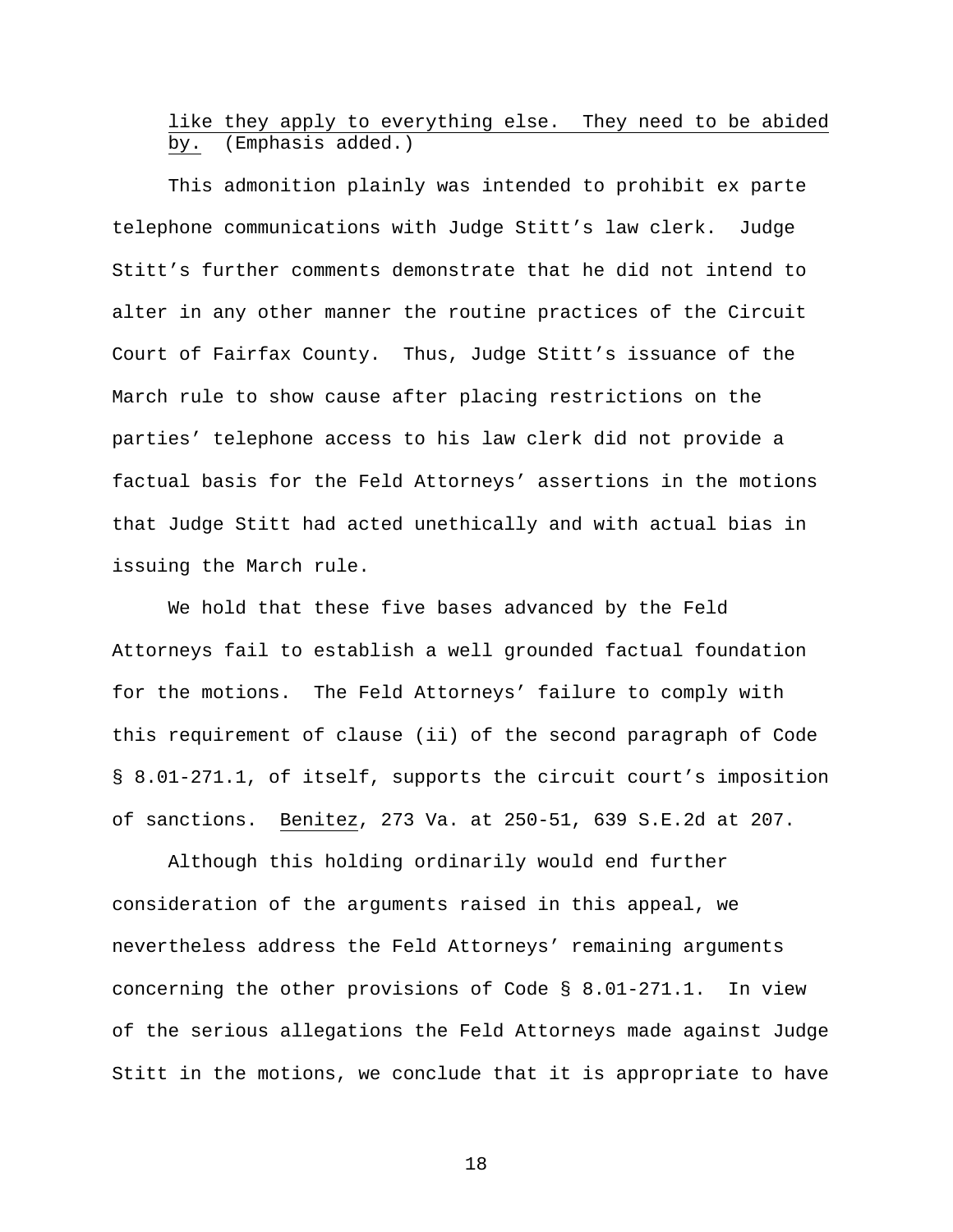a complete record addressing all the matters raised in this appeal.

## Clause (ii) — Basis in Law

The Feld Attorneys argue that the motions also complied with the "law" component of clause (ii), because the motions were warranted by existing law or by a good faith argument for the extension, modification, or reversal of existing law. See Code § 8.01-271.1. Further narrowing the focus of this provision, the Feld Attorneys contend that the motions were warranted by existing law.

In support of their argument, the Feld Attorneys rely primarily on two Rules of this Court, Rule 1:12 and Rule 4:15, and on Canon 3(B)(7) of the Canons of Judicial Conduct. The Feld Attorneys contend that the two cited Rules of Court provided an objectively reasonable basis for the motions because those Rules collectively require that counsel of record in a case be given notice and provided copies of all pleadings, motions, and other papers filed in a pending case. The Feld Attorneys also assert that Canon 3(B)(7) of the Canons of Judicial Conduct, which severely restricts a judge's consideration of ex parte communications, provided an objectively reasonable basis in law supporting the motions. We disagree with these arguments.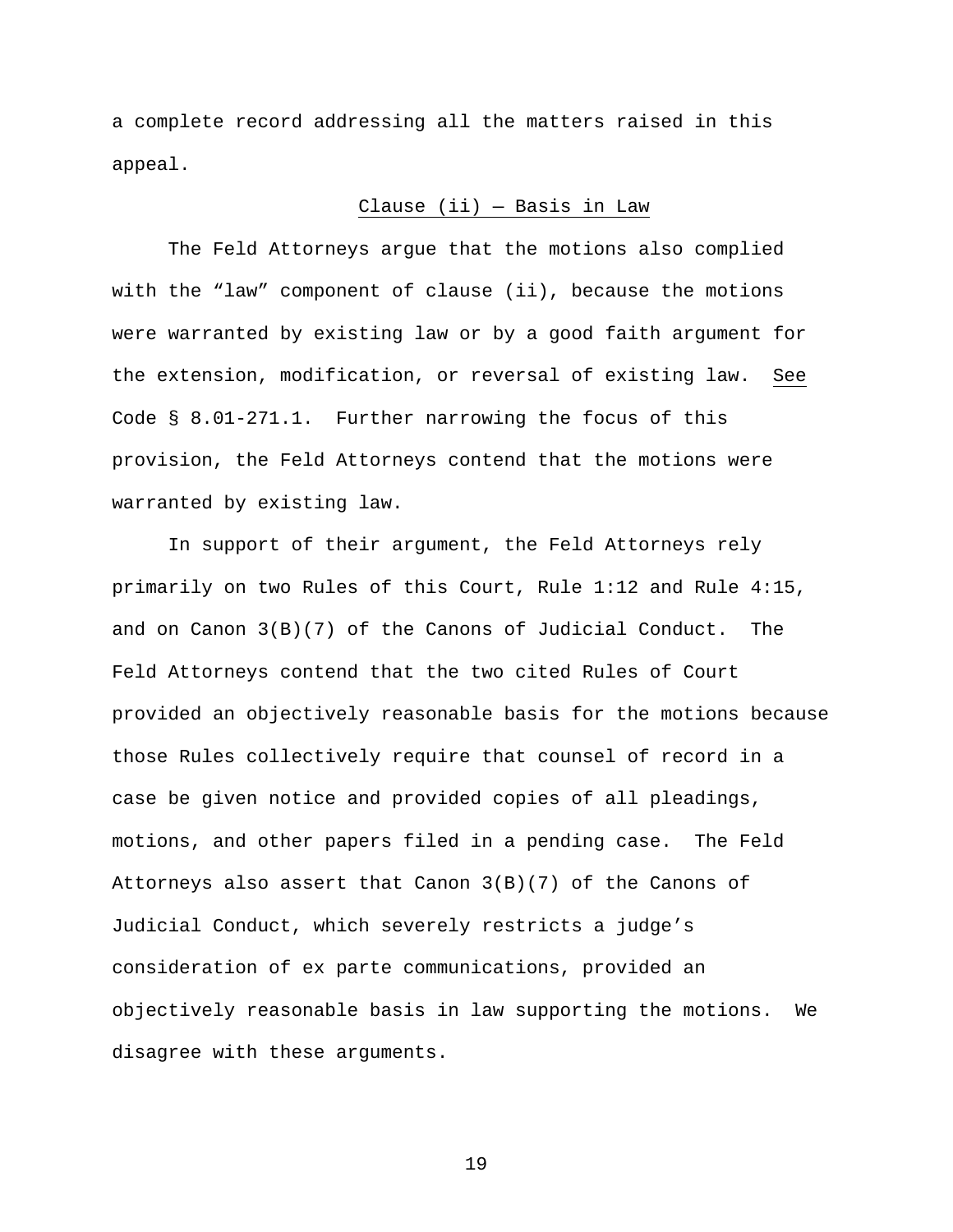Initially, we observe that Rule 1:12 requires that an attorney serve other counsel of record with copies of all pleadings, motions, and other papers "not required to be served otherwise." Id. This Rule imposes a duty on counsel, not on the circuit court judge hearing a case. Thus, while the Feld Attorneys may have had a legal basis under Rule 1:12 for arguing that Judge Stitt committed error in considering the petition for a rule to show cause when PETA had not served a copy of the petition on the Feld Attorneys, Rule 1:12 did not provide an objectively reasonable basis on which to argue that Judge Stitt had violated his ethical duties and had shown actual bias in considering the petition.

 The provisions of Rule 4:15 likewise did not provide an objectively reasonable basis supporting the Feld Attorneys' assertion that Judge Stitt violated his ethical obligations and had shown actual bias in considering the petition for a rule to show cause. Like Rule 1:12, the provisions of Rule 4:15 cited by the Feld Attorneys assign duties to counsel of record, not to a circuit court judge hearing a case. Thus, in providing that "[r]easonable notice of the presentation of a motion shall be served on all counsel of record," Rule 4:15(b) imposes on counsel filing a written motion the duty to notify opposing counsel of the intent to argue a matter before the circuit court.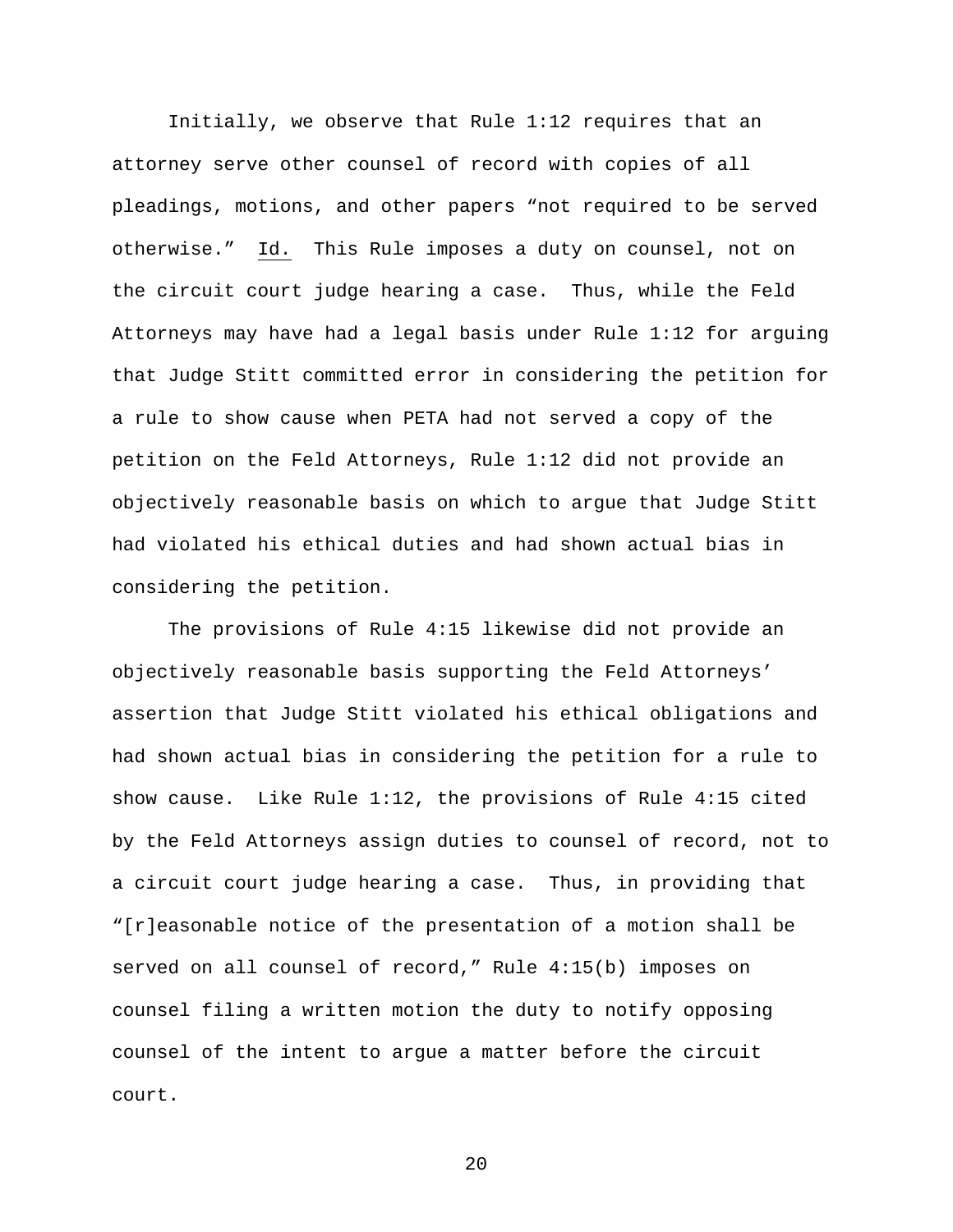Because the cited provisions in Rules 1:12 and 4:15 do not impose any duties on a circuit court judge, those provisions did not provide an objectively reasonable basis on which to argue that Judge Stitt had violated his ethical responsibilities and had shown actual bias. Therefore, we consider the remaining authority cited by the Feld Attorneys, Canon 3(B)(7) of the Canons of Judicial Conduct, which provides in material part:

 A judge shall not initiate, permit, or consider ex parte communications, or consider other communications made to the judge outside the presence of the parties concerning a pending or impending proceeding except that:

(a) Where circumstances require, ex parte communications for scheduling, administrative purposes or emergencies that do not deal with substantive matters or issues on the merits are authorized; provided:

(i)The judge reasonably believes that no party will gain a procedural or tactical advantage as a result of the ex parte communication, and (ii) the judge makes provision promptly to notify all other parties of the substance of the ex parte communication and allows an opportunity to respond.

Although the Canons of Judicial Conduct are not a source of law, we nevertheless consider the cited provision from the Canons because they are "instructive" on a central issue before us, namely, whether the Feld Attorneys had an objectively reasonable basis in law for contending that Judge Stitt violated his ethical duties in considering the ex parte petition and in issuing the rule to show cause. See Wilson v. Commonwealth, 272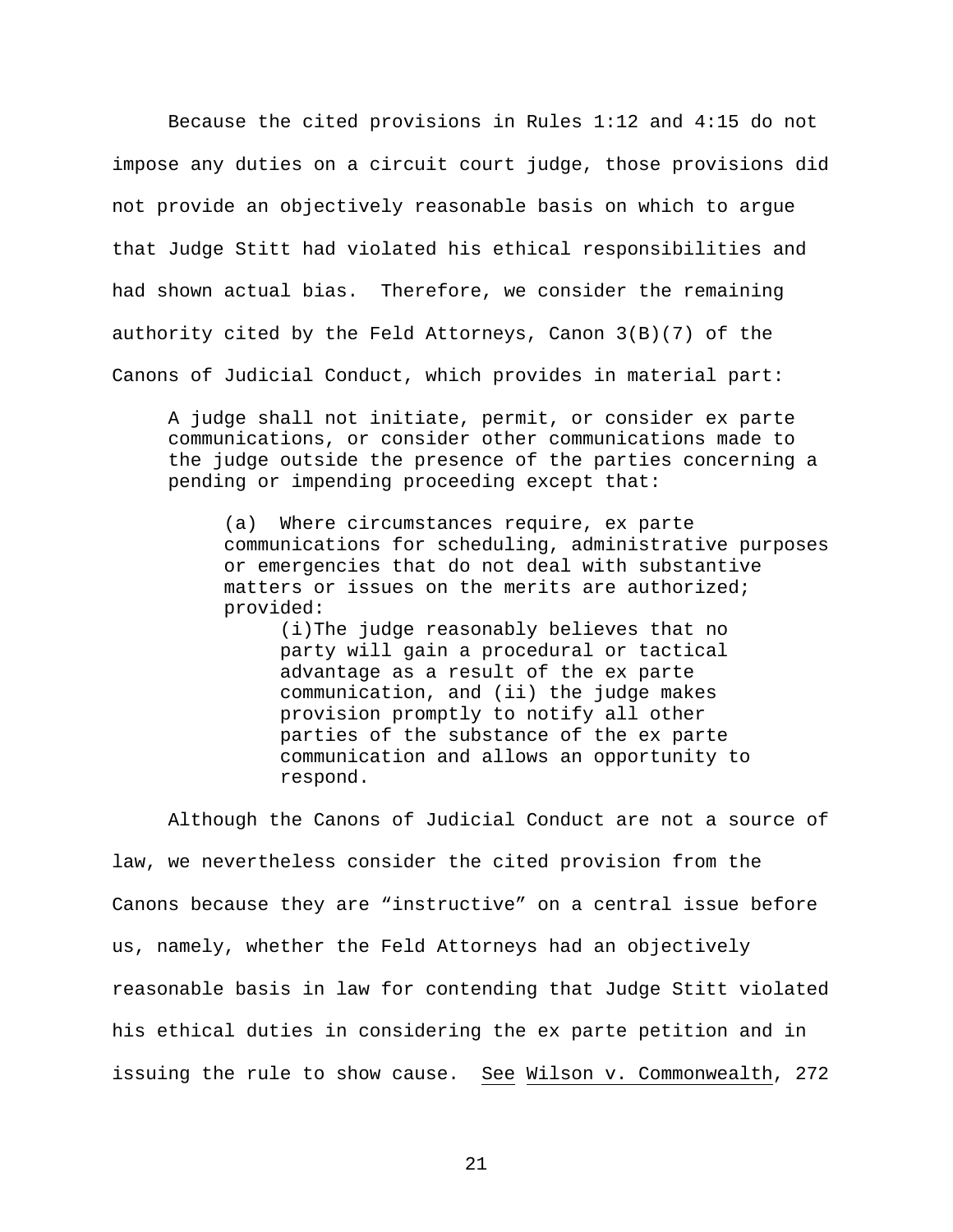Va. 19, 28, 630 S.E.2d 326, 331 (2006). Thus, we review Canon 3(B)(7) to determine whether it provided an objectively reasonable basis for the Feld Attorneys' motions.

We first observe that Canon  $3(B)(7)$  addresses "ex parte communications." This provision plainly is intended to restrict private oral and written communications with a judge and does not encompass pleadings that have been filed as a matter of public record with the clerk of a circuit court.<sup>5</sup> In contrast to private communications prohibited under Canon 3(B)(7), a rule to show cause is a procedural mechanism, employed as part of the public record in a case, that serves to place matters at issue before a court. A court's entry of such a rule affords all parties in a case an opportunity to be heard on the merits of the allegations prior to the court making any substantive findings of fact or any conclusions of law. See James v. James, 263 Va. 474, 478-79, 562 S.E.2d 133, 135-36 (2002).

The question remains, however, whether after reasonable inquiry by the Feld Attorneys, this provision in Canon  $3(B)(7)$ provided an objectively reasonable basis for their argument that Judge Stitt's consideration of the petition and issuance of the rule to show cause was a violation of his ethical duties. See

 $\frac{1}{5}$  $5$  The "commentary" to Cannon 3(B)(7) does not discuss or refer to pleadings as a "communication."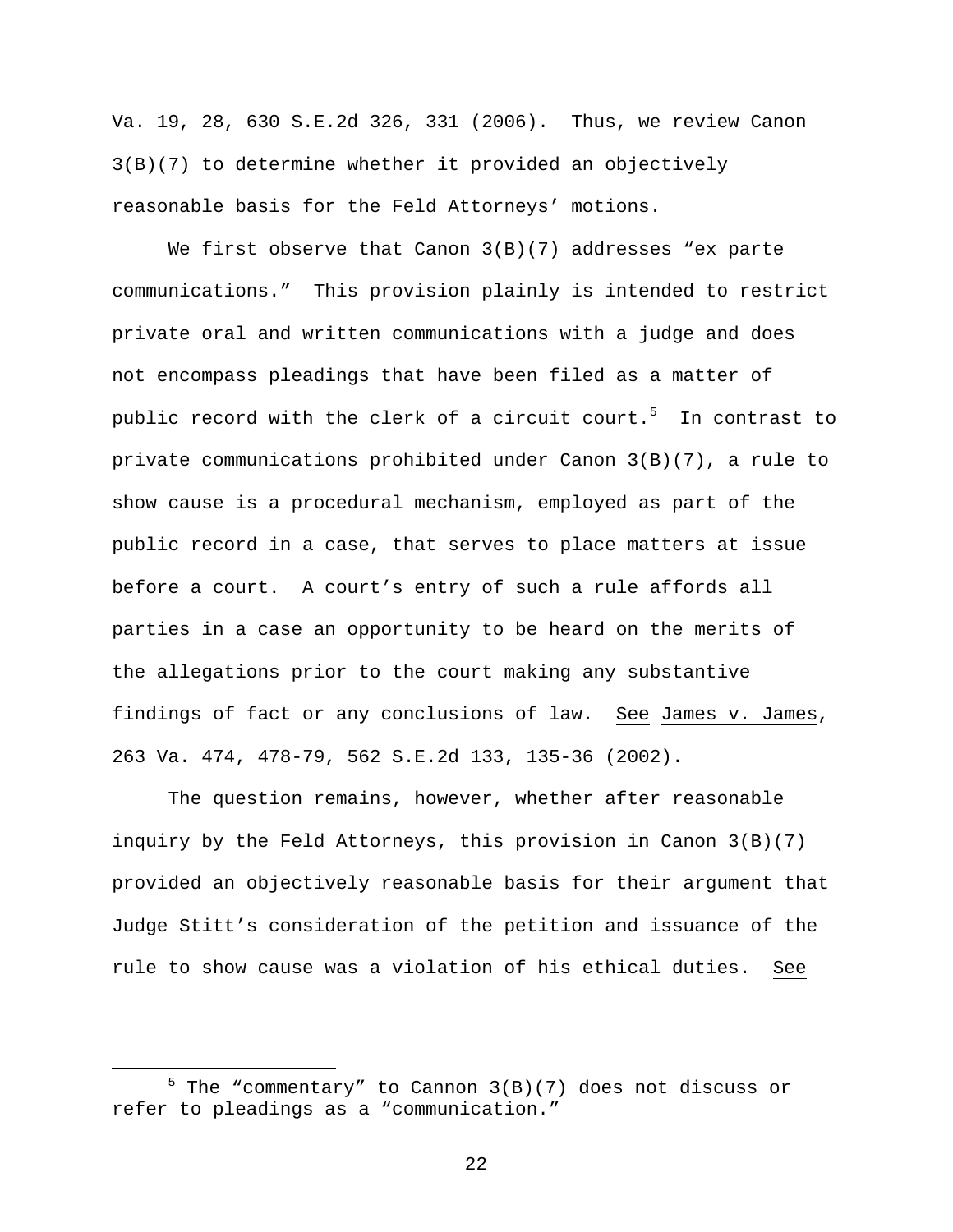Code § 8.01-271.1. We conclude that the Feld Attorneys' argument based on Canon 3(B)(7) was not objectively reasonable.

Reasonable inquiry by the Feld Attorneys would have shown that the routine practice of the Circuit Court of Fairfax County is to consider ex parte petitions for a rule to show cause and to issue rules to show cause upon the filing of a sufficient affidavit by the petitioning party. At the time the Feld Attorneys made the motions, there was a long-standing published order entered in the Circuit Court of Fairfax County stating: "It is the practice of this Court to issue summons on a rule to show cause upon affidavit or ex parte evidence without notice. The  $[r]$ ule simply puts the matter at issue . . . . Notice to the opposing party always is given thereafter by service of process and opportunity to be heard." Fairfax County v. Alward, 33 Va. Cir. 28, 28 (Va. Cir. Ct. 1993).

The published order in Alward, available upon simple legal research, would have informed the Feld attorneys that Judge Stitt merely followed the routine practice of the Circuit Court of Fairfax County when he considered the petition and issued the rule to show cause. In addition, the record shows that counsel for PETA obtained this same information concerning this routine practice of the Circuit Court of Fairfax County by placing a telephone call to a deputy clerk of the circuit court.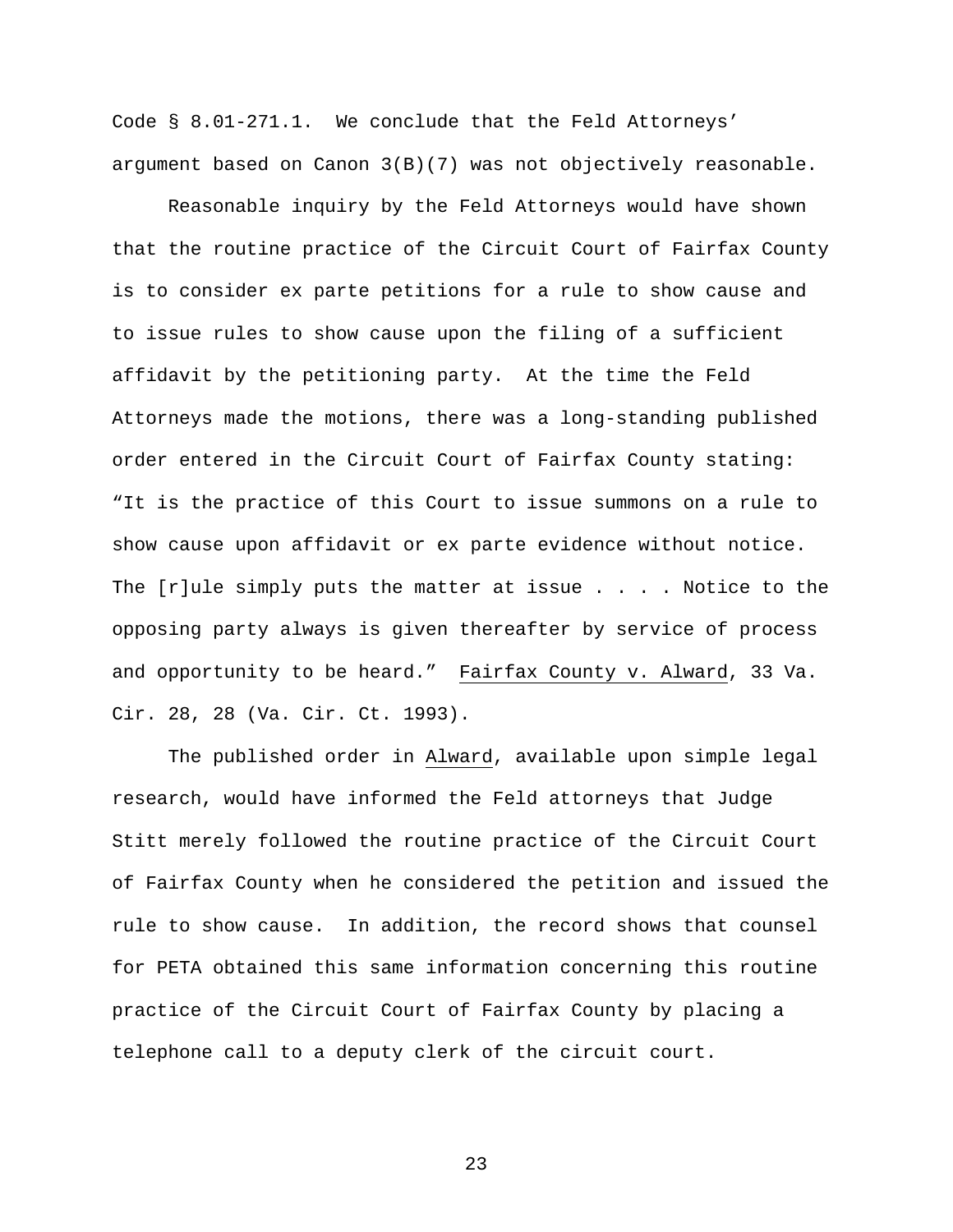We are not persuaded by the Feld Attorneys' argument distinguishing the holding in Alward on the basis that it involved a chancery suit, rather than an action at law.<sup>6</sup> The holding in Alward was not based on such a distinction. Moreover, even if this distinction provided the Feld Attorneys a basis for arguing that Judge Stitt committed error in considering and issuing the rule to show cause in an action at law, that distinction did not provide an objectively reasonable basis for arguing that Judge Stitt acted unethically in doing so.

We emphasize that the legal issue the Feld Attorneys were required to consider, in drafting the motions alleging unethical conduct against Judge Stitt, was whether there was a reasonable basis in law for arguing that Judge Stitt had engaged in unethical conduct, not whether there was a reasonable basis for arguing that the routine practice of the Circuit Court of Fairfax County was erroneous because that practice was in conflict with other legal authority. In their argument before this Court, the Feld Attorneys confuse these two separate issues.

Although the Feld Attorneys correctly observe that local practice cannot alter substantive rights of parties provided by

 $\overline{\phantom{0}}$  $6$  As of January 1, 2006, Virginia abolished the procedural distinctions between actions at law and suits in chancery.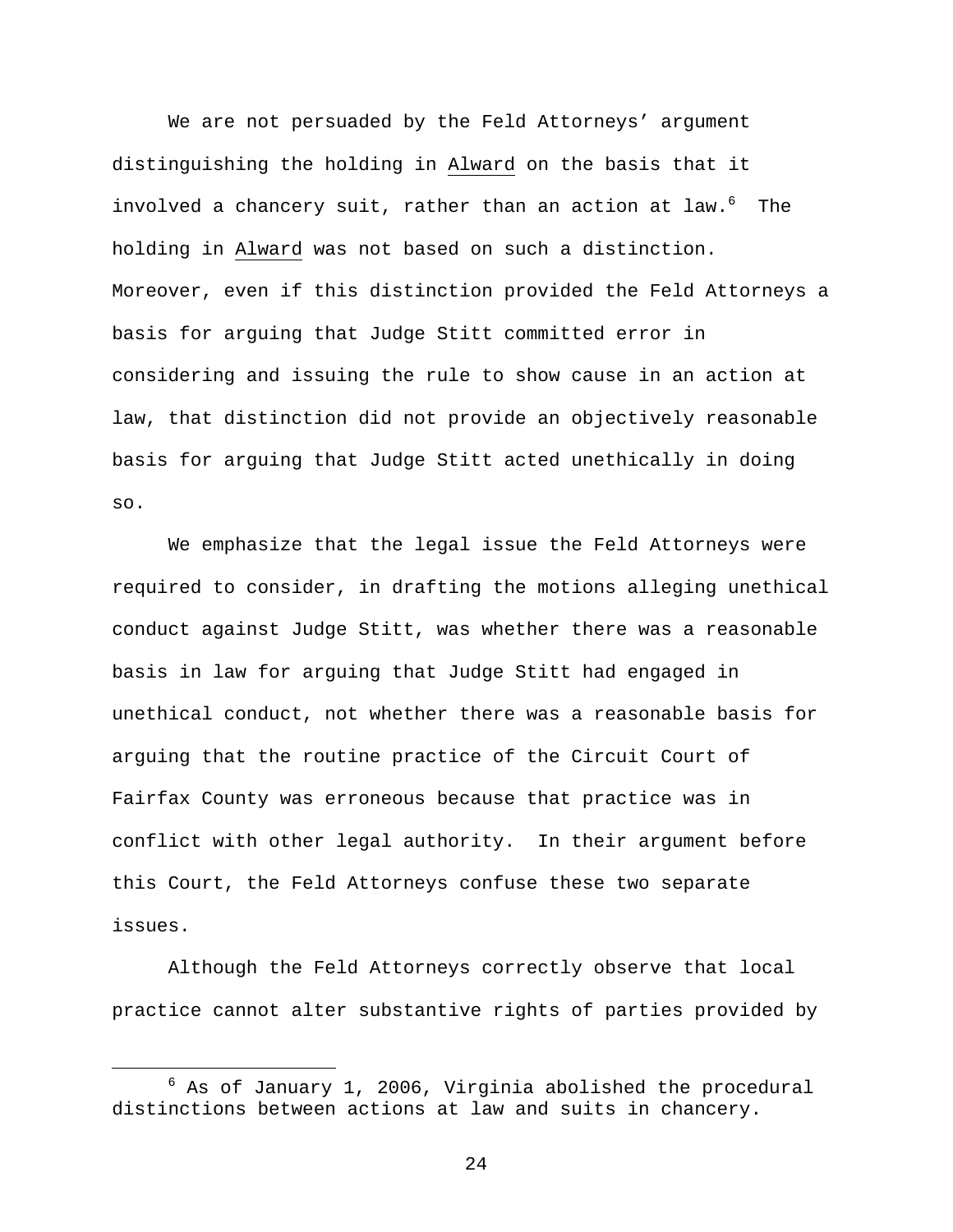statute, Rules of Court, and case law of this Court, see Lee v. Mulford, 269 Va. 562, 566-67, 611 S.E.2d 349, 351 (2005), the Feld Attorneys did not argue in their motions that the local practice of the Circuit Court of Fairfax County conflicted with such legal authority. Instead, the Feld Attorneys argued that Judge Stitt acted unethically, when reasonable inquiry on their part would have shown that there was no basis for such a charge. Thus, even if the Feld Attorneys were warranted by law in advocating for the reversal of the routine practice of the Circuit Court of Fairfax County, their allegations were not objectively reasonable in accusing Judge Stitt of unethical conduct simply because he followed that routine practice. Accordingly, we hold that the record supports the circuit court's award of sanctions on this separate basis that the Feld Attorneys' motions were not warranted by existing law or a good faith argument for the extension, modification, or reversal of existing law, as required by clause (ii) of the second paragraph of Code § 8.01-271.1.

#### Clause (iii) – Improper Purpose

We next consider whether the provisions of clause (iii) of the second paragraph of Code § 8.01-271.1 provided an independent basis for the circuit court's award of sanctions against the Feld Attorneys. The Feld Attorneys argue that Judge Stitt did not find that the motions were filed for an "improper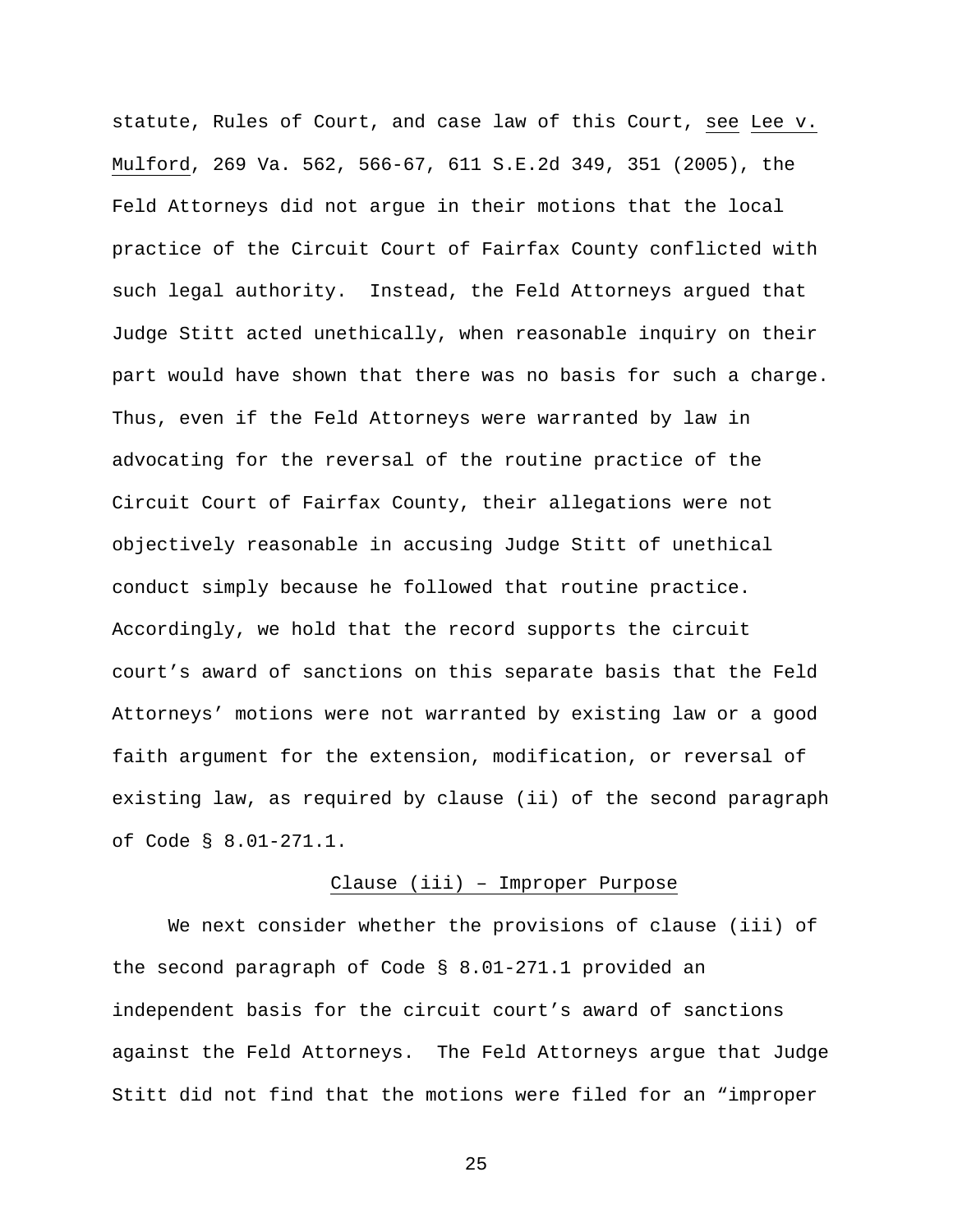purpose." The Feld Attorneys note that while Judge Stitt referenced language in clause (ii) of the second paragraph of Code § 8.01-271.1 when imposing sanctions, he did not make a parallel reference to language in clause (iii). Alternatively, the Feld Attorneys assert that the motions were not filed for an improper purpose but were filed "for the manifest and valid purpose of seeking the Trial Judge's recusal." We disagree with the Feld Attorneys' arguments.

Judge Stitt stated that he was imposing sanctions under Code § 8.01-271.1 and, although he did not make specific reference to the language of clause (iii) when stating his decision, the record is replete with references in which he described the "unacceptable" and "contemptuous" character of the Feld Attorneys' motions. In addition, in rendering his decision, Judge Stitt stated that he was granting PETA's motion for sanctions, which was based on both clauses (ii) and (iii) of the second paragraph of Code § 8.01-271.1. We therefore consider whether the record supports a conclusion that the Feld Attorneys violated Code § 8.01-271.1 on the ground that the motions were filed for an improper purpose.

The fact that the Feld Attorneys were seeking the recusal of the trial judge did not permit them to use language that was derisive in character. Yet they liberally employed such language. As stated above, the Feld Attorneys alleged in the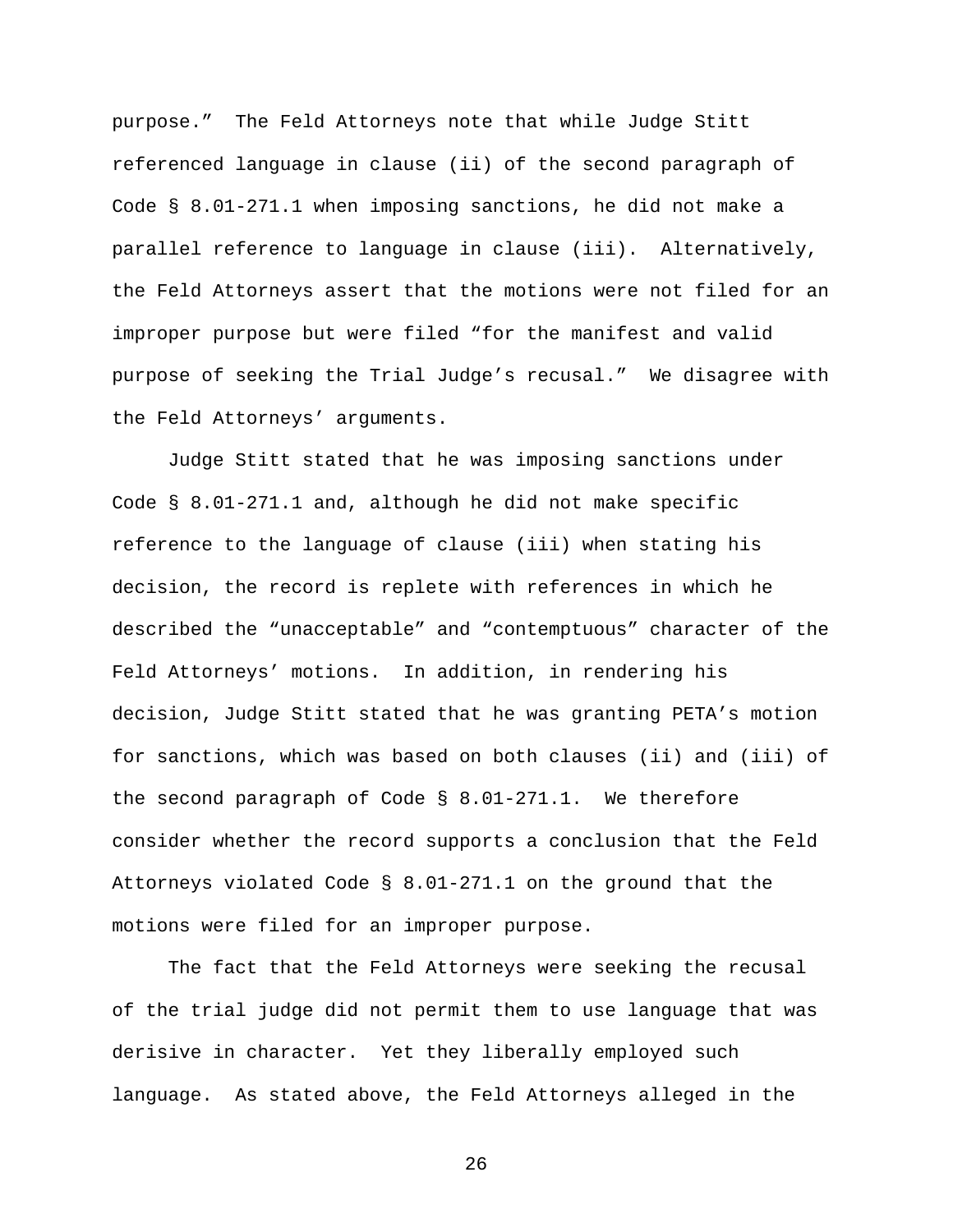motion to recuse that Judge Stitt "ignor[ed] the basic tenets of contempt law," "create[d] an appearance, at the very least, that [he] will ignore the law in order to give a strategic advantage to PETA," and "ignored his ethical responsibilities [and] acted directly counter to them."

The circuit court made several observations concerning the language used by the Feld Attorneys. The circuit court noted, "[T]here is some very contemptuous language in those filings. It's unacceptable." The circuit court further observed, "I've never seen anything like [the language in the Feld Attorneys' motions] outside of something filed by pro se [litigants] . . . ."

Additionally, the court found that the pleadings were not helpful to determining the issues in the case. The circuit court stated, "[N]ot only do I not find there's a legal basis for [the motion to recuse], but the things that are in this motion, some of them didn't even happen, and the rest of them were either twisted or distorted in a manner that I found to be highly inappropriate."

The circuit court declined to hold the Feld Attorneys in criminal contempt under Code § 18.2-456(3) for their use of contemptuous language. Explaining its decision, the circuit court stated that "contempt findings do have some very serious ramifications for attorneys' careers," and "[the] contempt power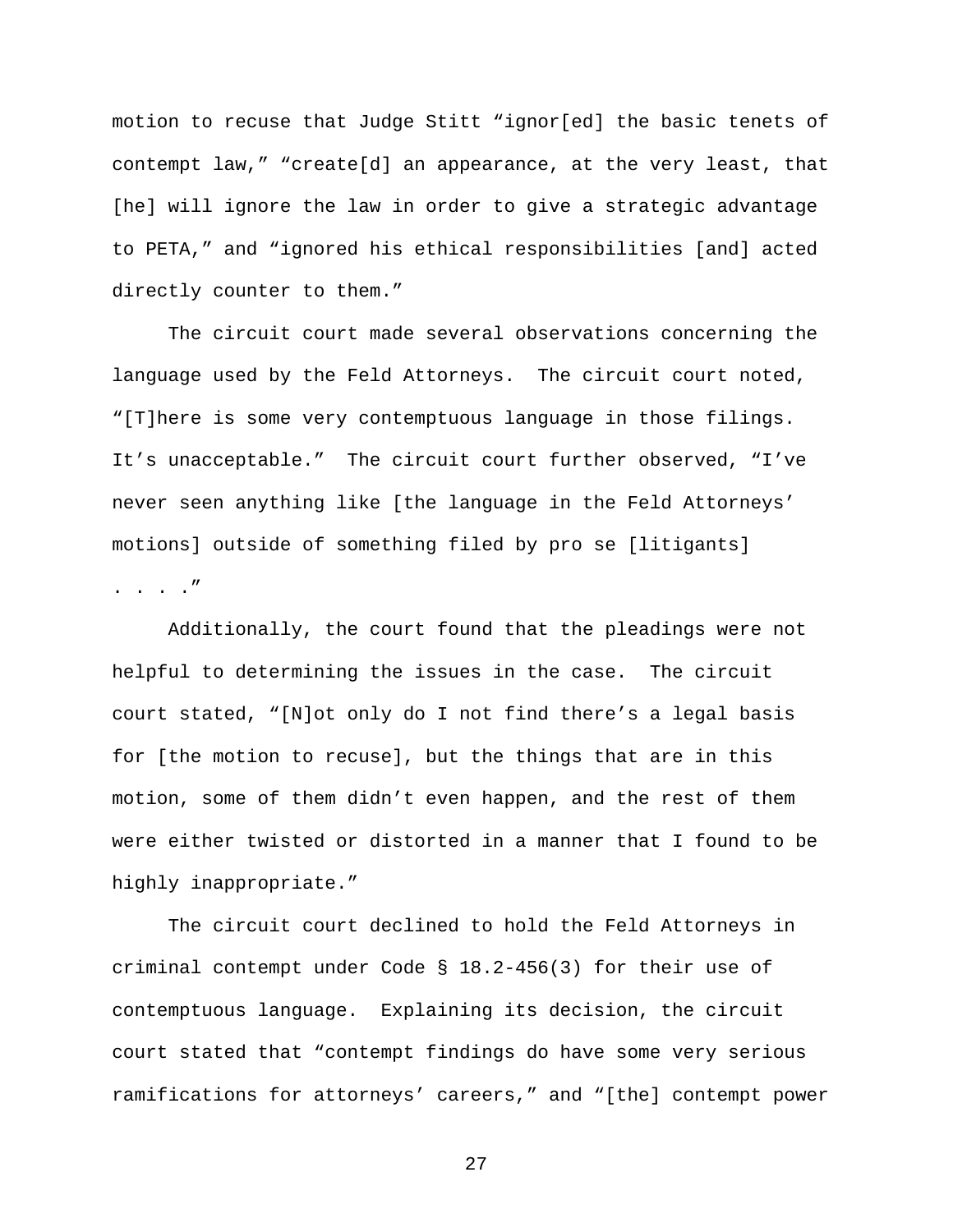absolutely is to be used sparingly, and I think I can accomplish what I need to in this situation without it." Thus, the record shows that the circuit court elected to use the sanctions provisions of Code § 8.01-271.1 in lieu of the stronger contempt power.

We hold that the record before us demonstrates that the Feld Attorneys' motions were filed for an improper purpose and, thus, violated clause (iii) of the second paragraph of Code § 8.01-271.1. Contemptuous language and distorted representations in a pleading never serve a proper purpose and inherently render that pleading as one "interposed for [an] improper purpose," within the meaning of clause (iii) of the second paragraph of Code § 8.01-271.1. Such language and representations are wholly gratuitous and serve only to deride the court in an apparent effort to provoke a desired response.

As we held in Taboada v. Daly Seven, Inc., 272 Va. 211, 215-16, 636 S.E.2d 889, 891 (2006), clause (iii) of the second paragraph of Code § 8.01-271.1 "is designed to ensure dignity and decorum in the judicial process. This provision deters abuse of the legal process and fosters and promotes public confidence and respect for the rule of law." Id. at 216, 636 S.E.2d at 891.

We observe that clause (iii) in the second paragraph of the statute also is intended to prevent use of intemperate language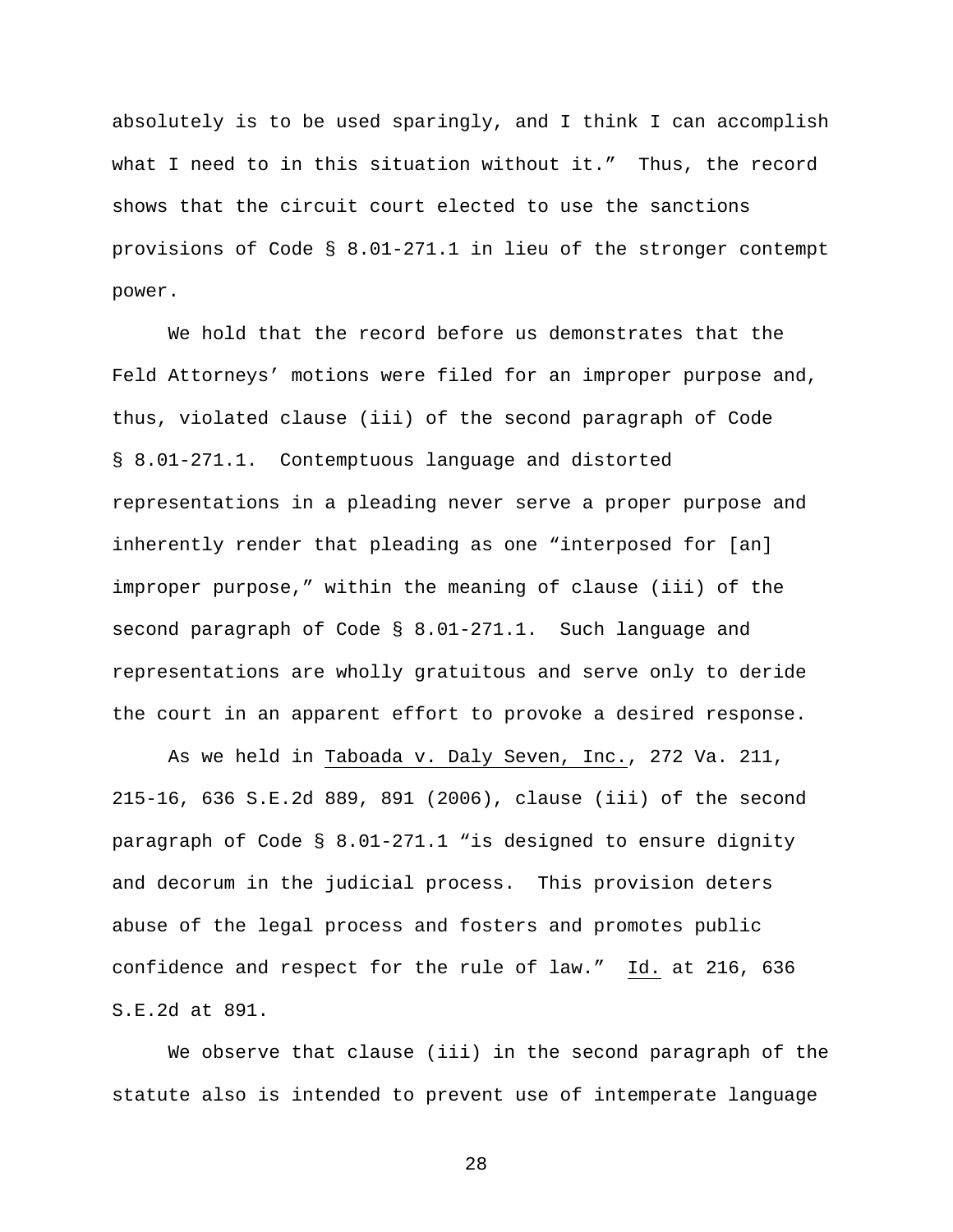that serves no objective purpose other than to ridicule or deride a court. Because the language found in the Feld Attorneys' motions clearly falls within this proscription, we hold that the Feld Attorneys' motions were filed with an "improper purpose," within the meaning of clause (iii).

The Feld Attorneys argue, nevertheless, that the circuit court erred in its award of sanctions because that award was based in part on the motion to vacate the rule to show cause against Petrosinelli and Porter (motion to vacate). The Feld Attorneys assert that the motion to vacate was objectively reasonable because Petrosinelli and Porter did not violate any order of the circuit court.

In deciding this issue, we recognize that the circuit court dismissed the March rule to show cause against Porter. Also, we have held in Petrosinelli v. People for the Ethical Treatment of Animals, 273 Va. \_\_\_, \_\_\_, \_\_\_ S.E.2d \_\_\_, \_\_\_(2007) (this day decided), that the circuit court abused its discretion in holding Petrosinelli in contempt of court. These holdings establish that the motion to vacate was "warranted by existing law" to the extent that it argued that Petrosinelli and Porter should not be held in contempt of court. However, the determinative consideration before us is that the motion to vacate additionally incorporated by reference the motion to recuse, which we have held was not warranted by existing law or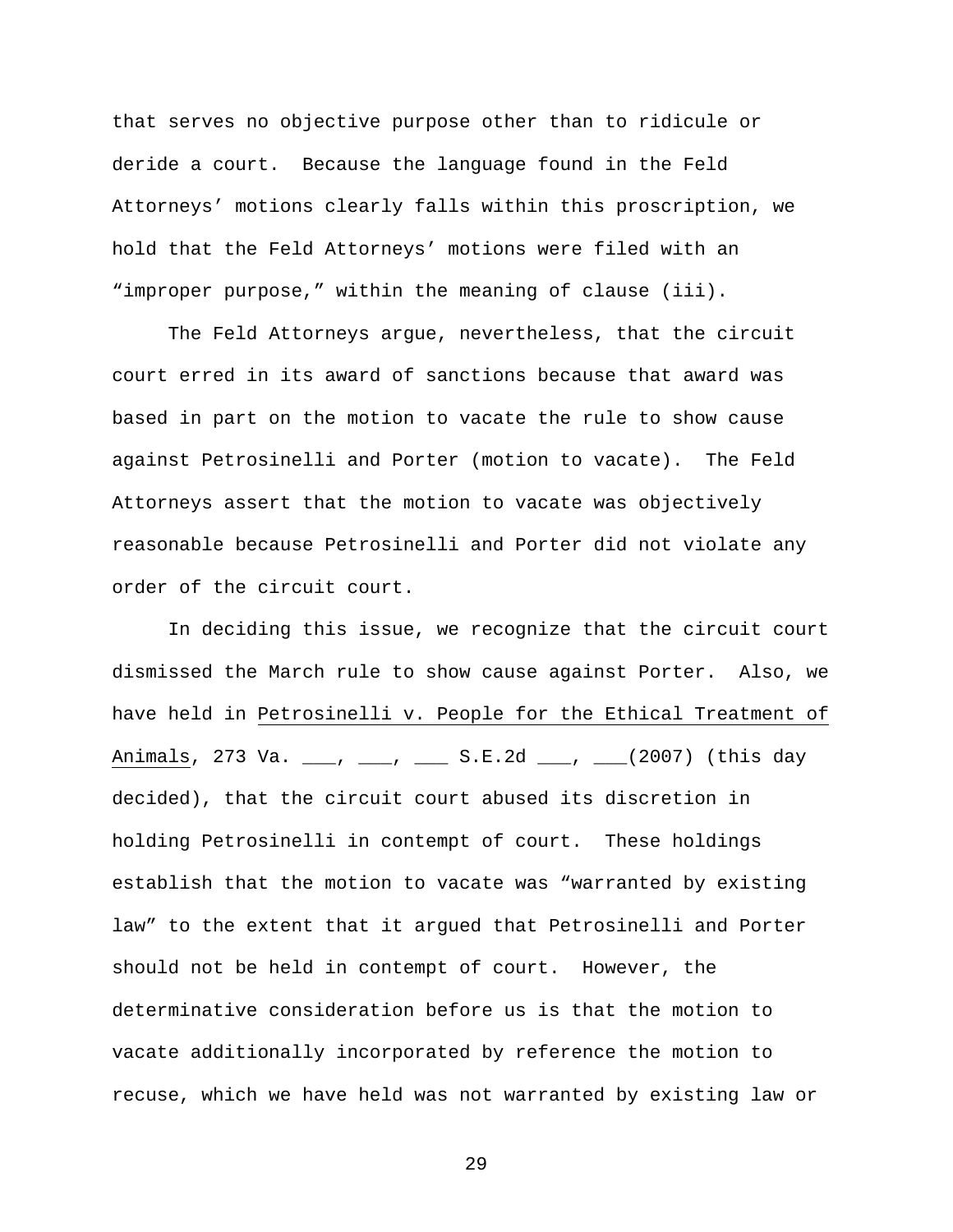a good faith argument for the extension, modification, or reversal of existing law, and was filed for an improper purpose. Therefore, because the Feld Attorneys made the motion to recuse part of their motion to vacate, the circuit court did not abuse its discretion in basing its award of sanctions in part on the motion to vacate.<sup>7</sup>

The Feld Attorneys also contend that the circuit court "erred in sanctioning the Feld Attorneys for filing Feld's [o]pposition to PETA's [a]mended and [s]upplemental [m]otion for [s]anctions." The record, however, fails to show that this pleading was a basis for the circuit court's award of sanctions. As stated above, the circuit court granted PETA's motion for sanctions and PETA's Amended and Supplemental motion for sanctions. Neither of those motions for sanctions contained any reference to the Feld Attorneys' opposition to sanctions. Therefore, we conclude that the Feld Attorneys' argument on this issue is without merit because it is not supported by the record.<sup>8</sup>

 <sup>7</sup>  $7$  The Feld Attorneys note that Judge Stitt found that the motion to vacate "incorporated" the motion to recuse. The Feld attorneys do not challenge this conclusion, but argue only that the motion to recuse was objectively reasonable.

<sup>&</sup>lt;sup>8</sup> Although the July rule to show cause mentions the opposition to sanctions as a pleading that the circuit court considered at its May 25, 2005 hearing, the July rule to show cause was ultimately dismissed. In addition, although the circuit court stated at the hearing on the July rule to show cause that the parties were in court on "five pleadings,"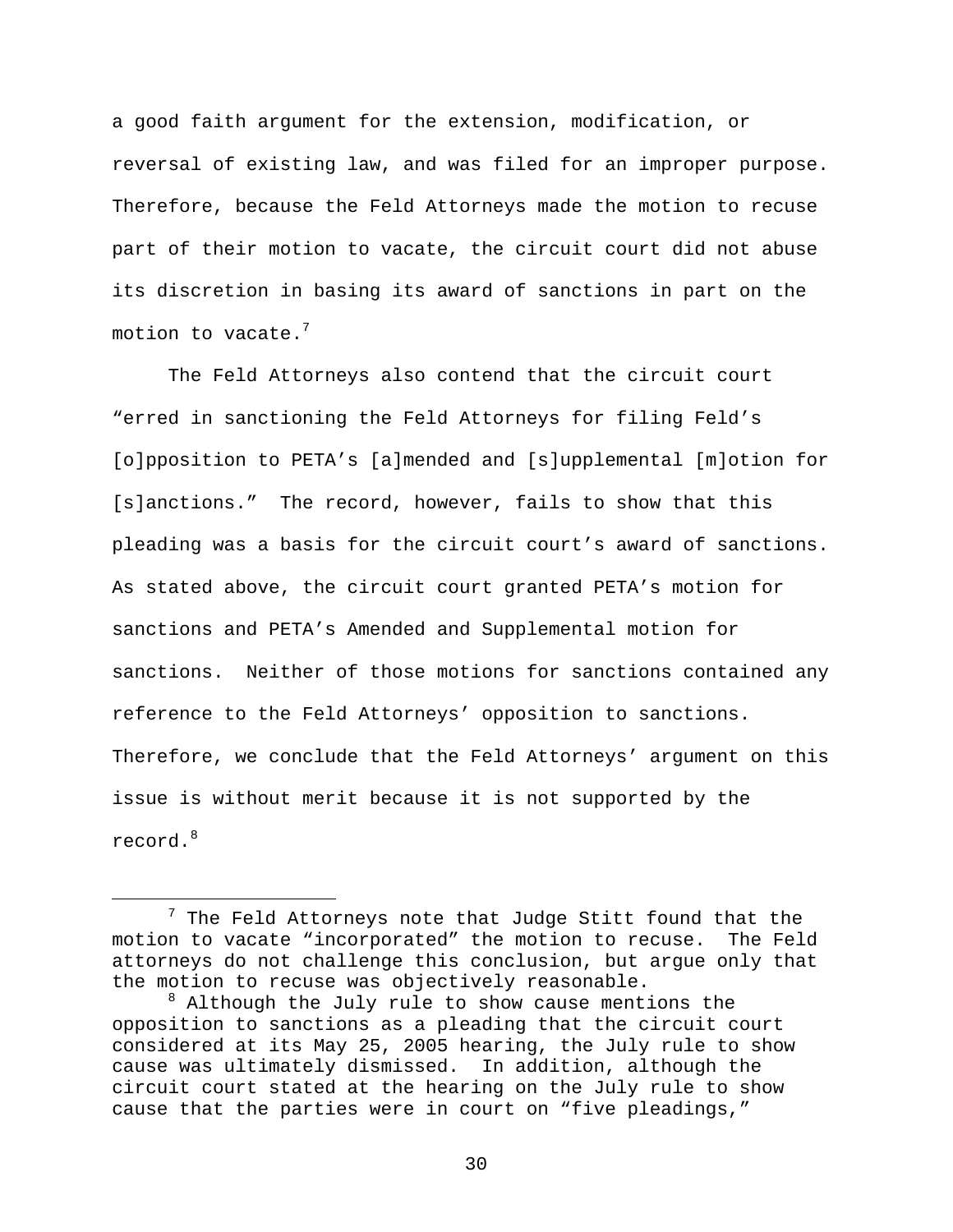In summary, we conclude that the record demonstrates the Feld Attorneys committed three separate violations of Code § 8.01-271.1, each of which independently supports the circuit court's impositions of sanctions. On these three separate bases, we hold that the circuit court did not abuse its discretion in imposing sanctions on the Feld Attorneys under Code  $\frac{8}{9}$  8.01-271.1.<sup>9</sup>

#### Revocation of Pro Hac Vice Admission

 The Feld Attorneys also argue that the circuit court abused its discretion in revoking Simon's pro hac vice admission. The Feld Attorneys contend that Simon did not engage in any misconduct, because the content of the motions was objectively reasonable. We disagree with the Feld Attorneys' arguments.

 This Court has not previously determined the standard of review for a court's revocation of an attorney's pro hac vice admission. $10$  In Virginia, the admission of attorneys on a pro hac vice basis is governed by Rule 1A:4, which authorizes courts in this Commonwealth to permit counsel who are not licensed or

including the opposition to sanctions, the circuit court ultimately granted PETA's motion for sanctions consisting of two separate documents, neither of which mentioned the opposition to sanctions.

i

 $^9$  We do not address the amount of the sanctions award because the Feld Attorneys have not assigned error regarding the amount of the award.

 $10$  We observe that certain amendments to Rule 1A:4 will become effective July 1, 2007. Rule 1A:4, as amended, will provide that the "grant or denial" by a court of a motion to proceed pro hac vice is discretionary.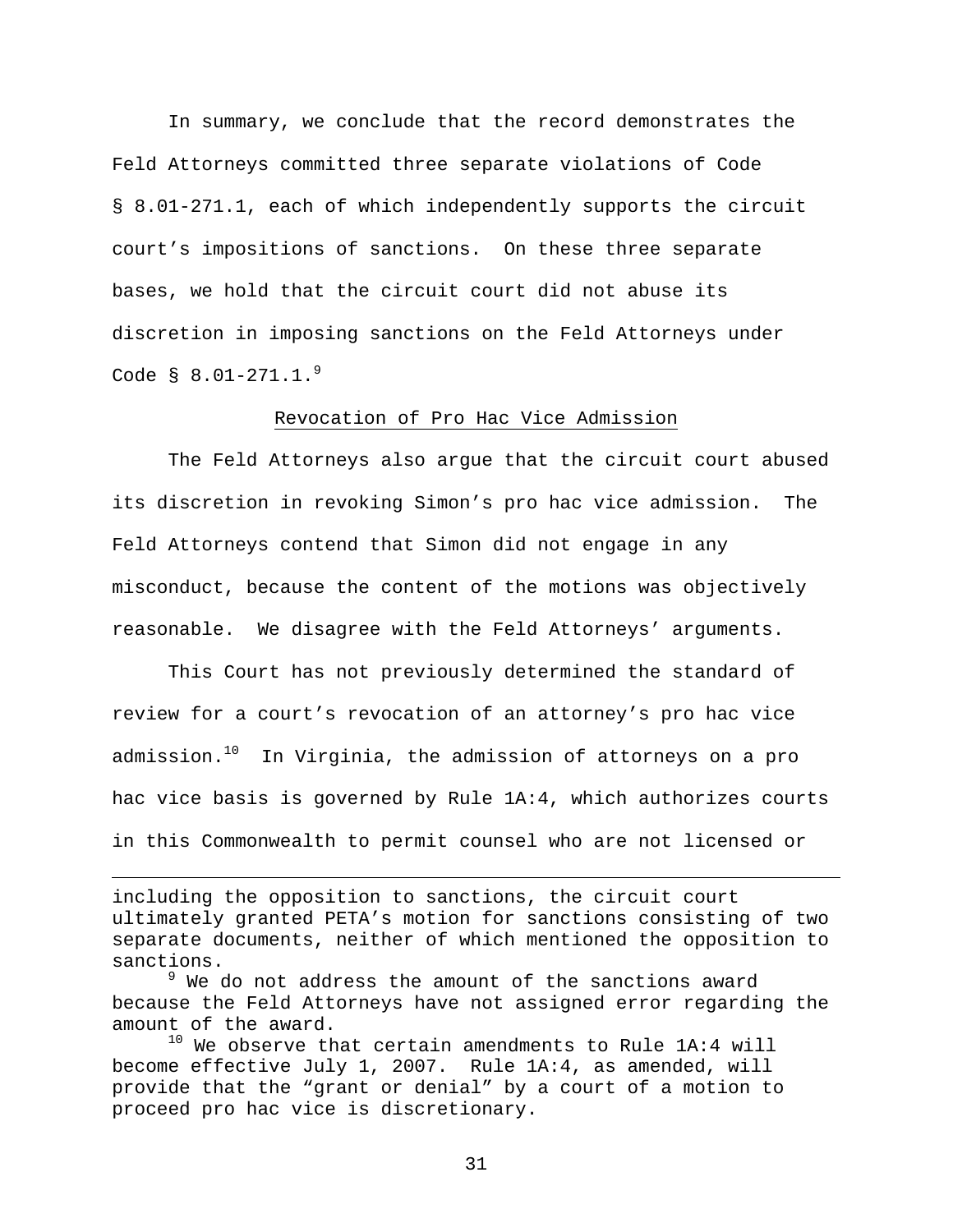admitted to practice law in this jurisdiction, but are licensed to practice law in another state or in the District of Columbia, to appear as counsel in a particular case.

An attorney who is not licensed or admitted to practice law in this Commonwealth does not have a right to appear as counsel but may request permission to do so on a limited and temporary basis related to the conduct of a particular case. See Rule 1A:4. Such a pro hac vice admission is a privilege that is solely permissive in nature. See id. (referring to permission to appear as a "privilege"); Ortiz v. Barrett, 222 Va. 118, 127, 278 S.E.2d 833, 837 (1981) (referring to attorney licensed in another jurisdiction as having "privilege" to file pleading in Virginia court); Horne v. Bridwell, 193 Va. 381, 385, 68 S.E.2d 535, 538 (1952) (explaining that attorney licensed in foreign jurisdiction must prove existence of that license before obtaining "privilege" of appearing as counsel in Virginia); see also Thomas v. Cassidy, 249 F.2d 91, 92 (4th Cir. 1957) (holding that pro hac vice appearances are not a "right but a mere privilege").

We hold that Virginia courts have broad discretion in determining whether to revoke an attorney's pro hac vice admission. A court may revoke the pro hac vice admission of counsel at any stage of court proceedings when it appears that counsel's conduct adversely impacts the administration of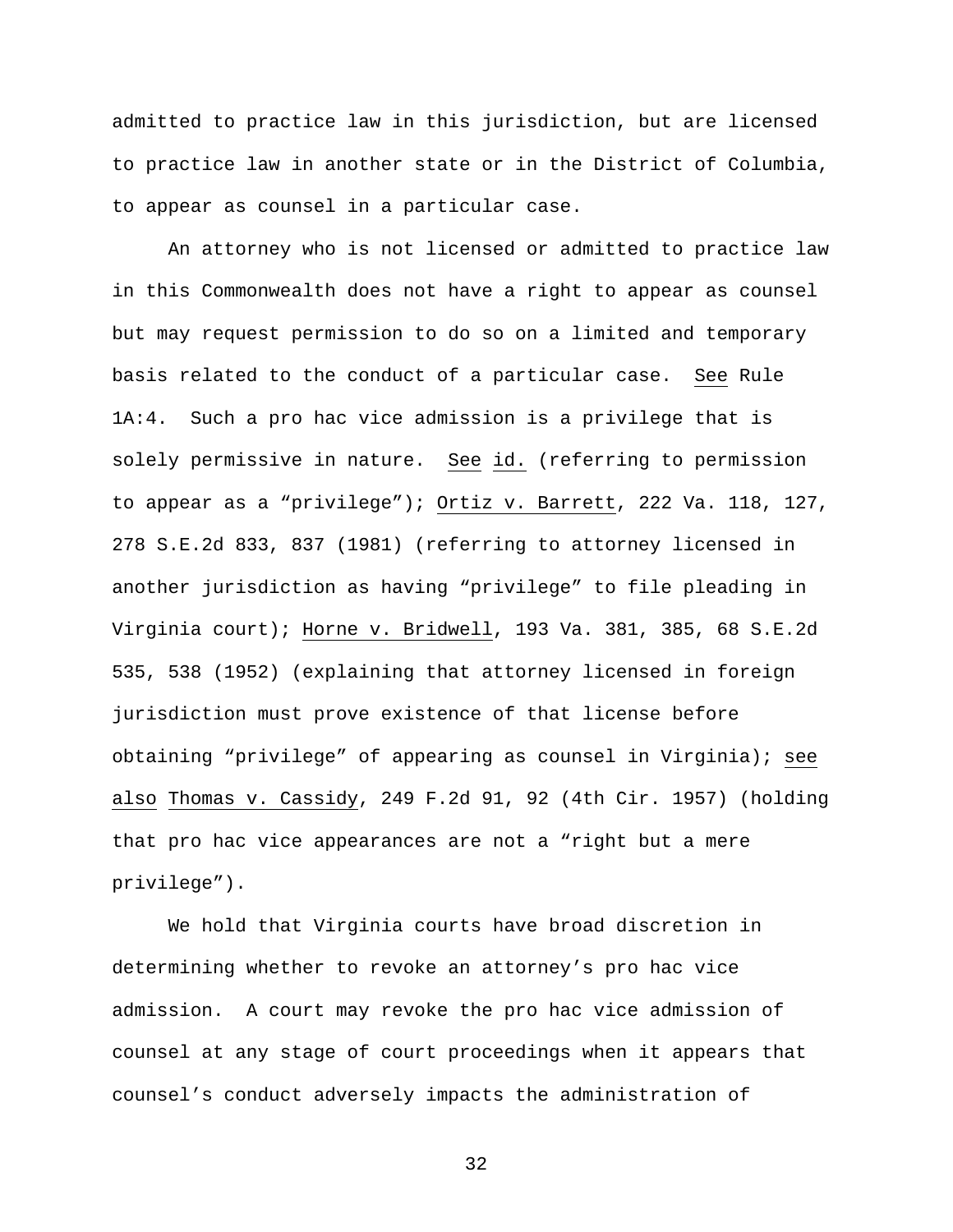justice. See United States v. Gonzalez-Lopez, 399 F.3d 924, 929 (8th Cir. 2005), aff'd, \_\_\_ U.S. \_\_\_, 126 S.Ct. 2557 (2006); United States v. Ries, 100 F.3d 1469, 1471 (9th Cir. 1996); State Industries, Inc. v. Jernigan, 751 So.2d 680, 682 (Fla. Dist. Ct. App. 2000).

In deciding to revoke Simon's pro hac vice admission, the circuit court explained:

[T]he conduct of the defense in this case generally to date has reflected a very inadequate understanding of Virginia's ethical requirements, much less an understanding of the level of professionalism that our [C]hief [J]ustices, the current one and the previous one, as well as many others in the [S]tate have worked so hard to instill. Admission pro hac [vice] is not a right, it's a courtesy and a privilege, and considering everything that's happened in this case, particularly these filings, Mr. Simon's pro hac vice [admission] is revoked.

The circuit court's conclusion that the Feld Attorneys' pleadings did not reflect the level of professionalism expected of attorneys in Virginia demonstrates that the circuit court carefully considered the issue before revoking Simon's pro hac vice admission. All the Feld Attorneys were equally responsible for the pleadings they filed. Therefore, we conclude that when, as here, a circuit court acts within its discretion in imposing sanctions on attorneys for pleadings they have filed in violation of Code § 8.01-271.1, the circuit court does not abuse its discretion in revoking the pro hac vice admission of one of the attorneys who filed those pleadings. Accordingly, we hold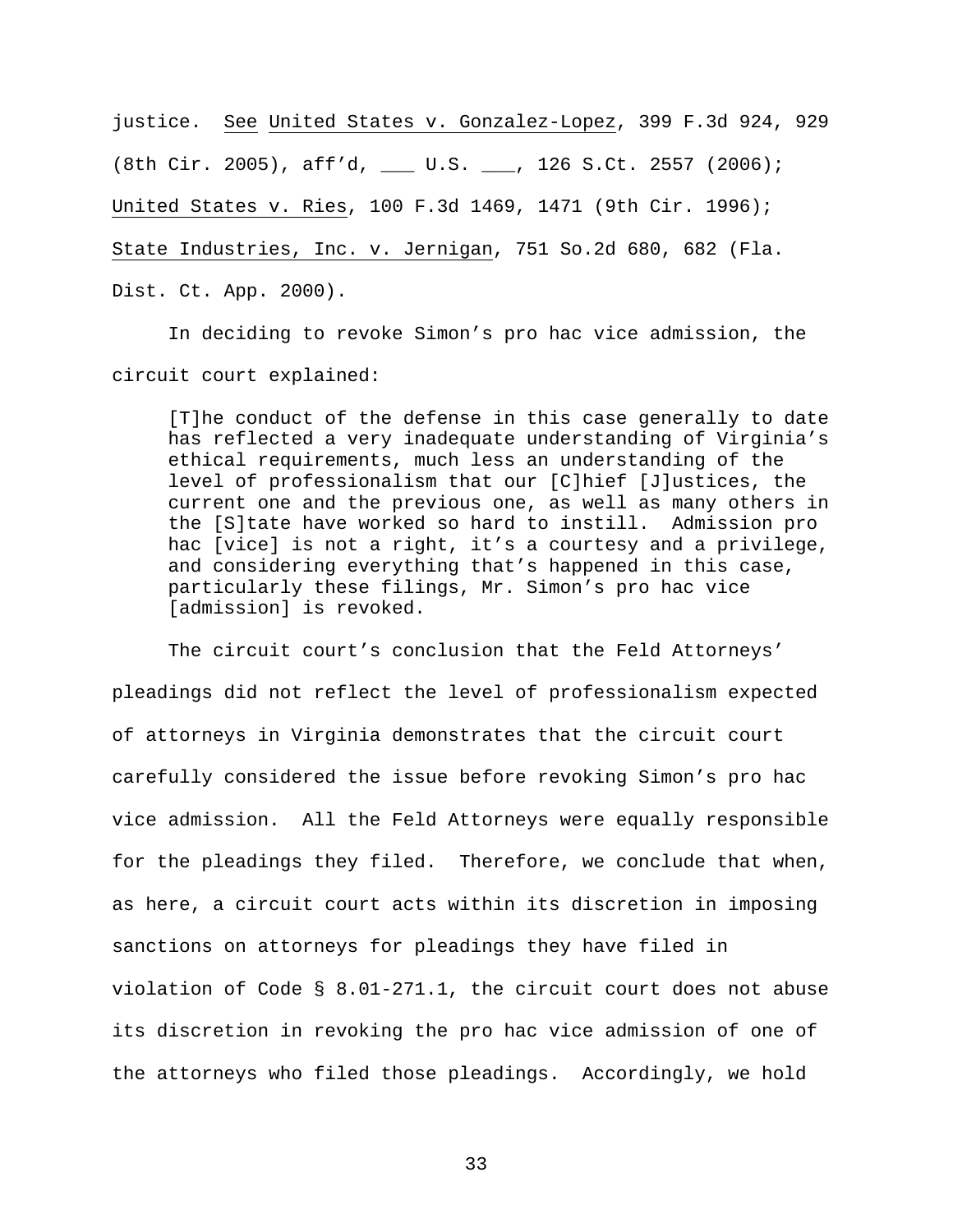that the circuit court did not abuse its discretion in revoking Simon's pro hac vice admission in this case.

For these reasons, we will affirm the circuit court's judgment.

#### Affirmed.

JUSTICE AGEE, with whom JUSTICE KINSER joins, concurring in part and dissenting in part.

I concur with the majority opinion's analysis of the motion to recuse as it relates to the award of sanctions by the circuit court under Code § 8.01-271.1. The record would support a finding by the circuit court that portions of the motion to recuse were not well grounded in fact or warranted by existing law and were interposed for an improper purpose within the meaning of clauses (ii) and (iii) of the second paragraph of Code § 8.01-271.1. However, the award of sanctions by the circuit court was not based solely on the motion to recuse, but on "the language in the referenced pleadings." The referenced pleadings included not only the motion to recuse but also the motion to vacate the rule to show cause (motion to vacate) and the amended reply in support of the motion to vacate the rule to show cause (amended reply).

I do not find that the record supports an award of sanctions either for the motion to vacate or the amended reply (collectively the "vacation pleadings"). Therefore, in my view,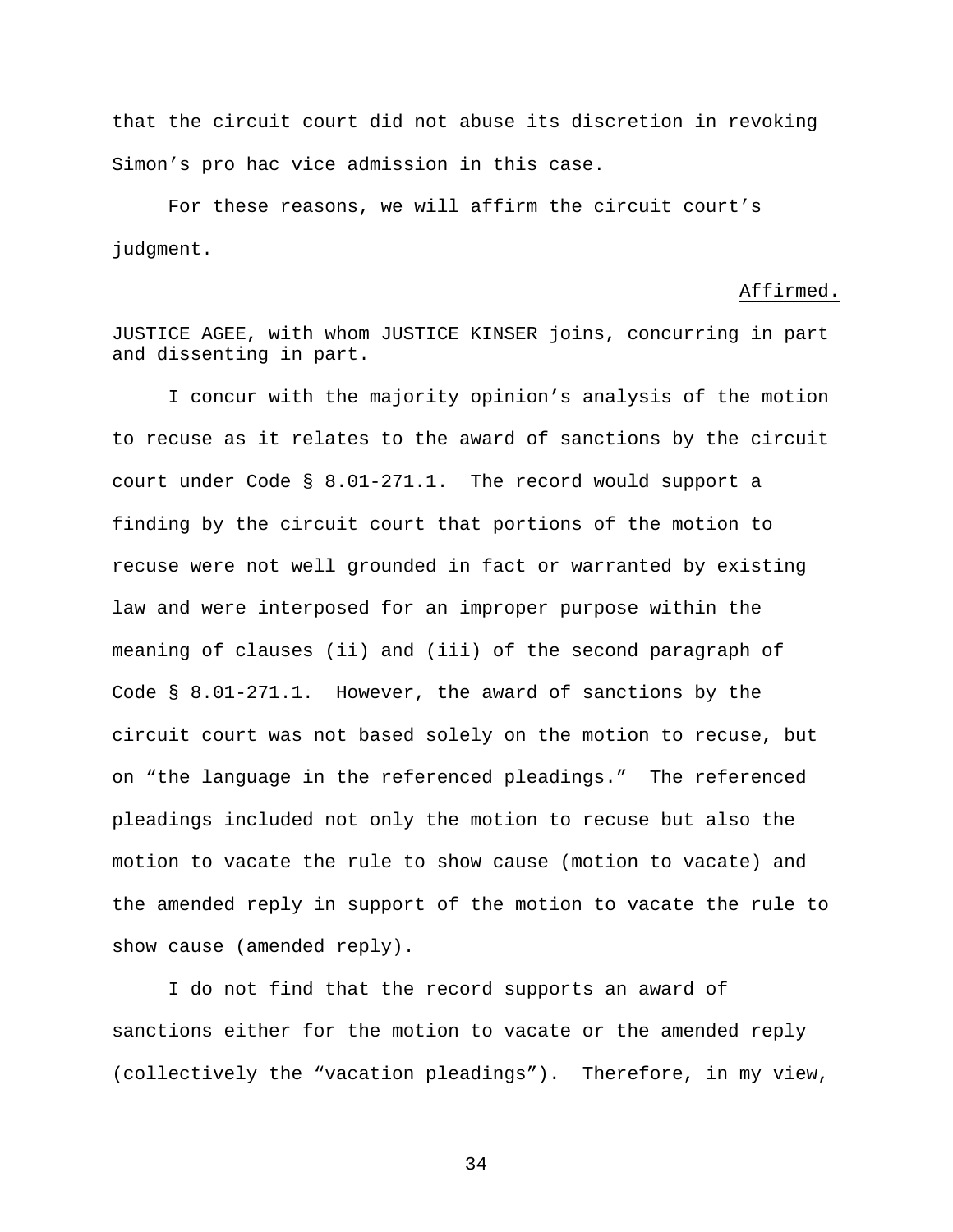the circuit court abused its discretion in the order of August 26, 2005, by imposing sanctions on the Feld Attorneys based on the vacation pleadings. For similar reasons, I would also find that the circuit court abused its discretion in that order by revoking the pro hac vice admission of Barry S. Simon. Accordingly, I respectfully dissent from those portions of the majority opinion and would reverse the judgment of the circuit court and remand for further proceedings.

### I. CODE § 8.01-271.1 SANCTIONS

 PETA's supplemental motion for sanctions specifically requested sanctions under Code § 8.01-271.1 with regard to the motion to vacate. At the August 18, 2005 hearing on that motion and the July 1, 2005 rule to show cause, the circuit court was very specific as to the pleadings under consideration:

I don't think there's any question that we're only proceeding on civil sanctions at this point.

Also, on the documents that were listed in the rule to show cause we are proceeding [1] on Feld's motion to recuse and for evidentiary hearing, [2] on Feld's reply in support of motion to recuse and for evidentiary hearing, [3] on Feld's opposition to PETA's amended and supplemental motion for sanctions, [4] on Feld's motion to vacate the rule to show cause or in the alternative response to the rule, and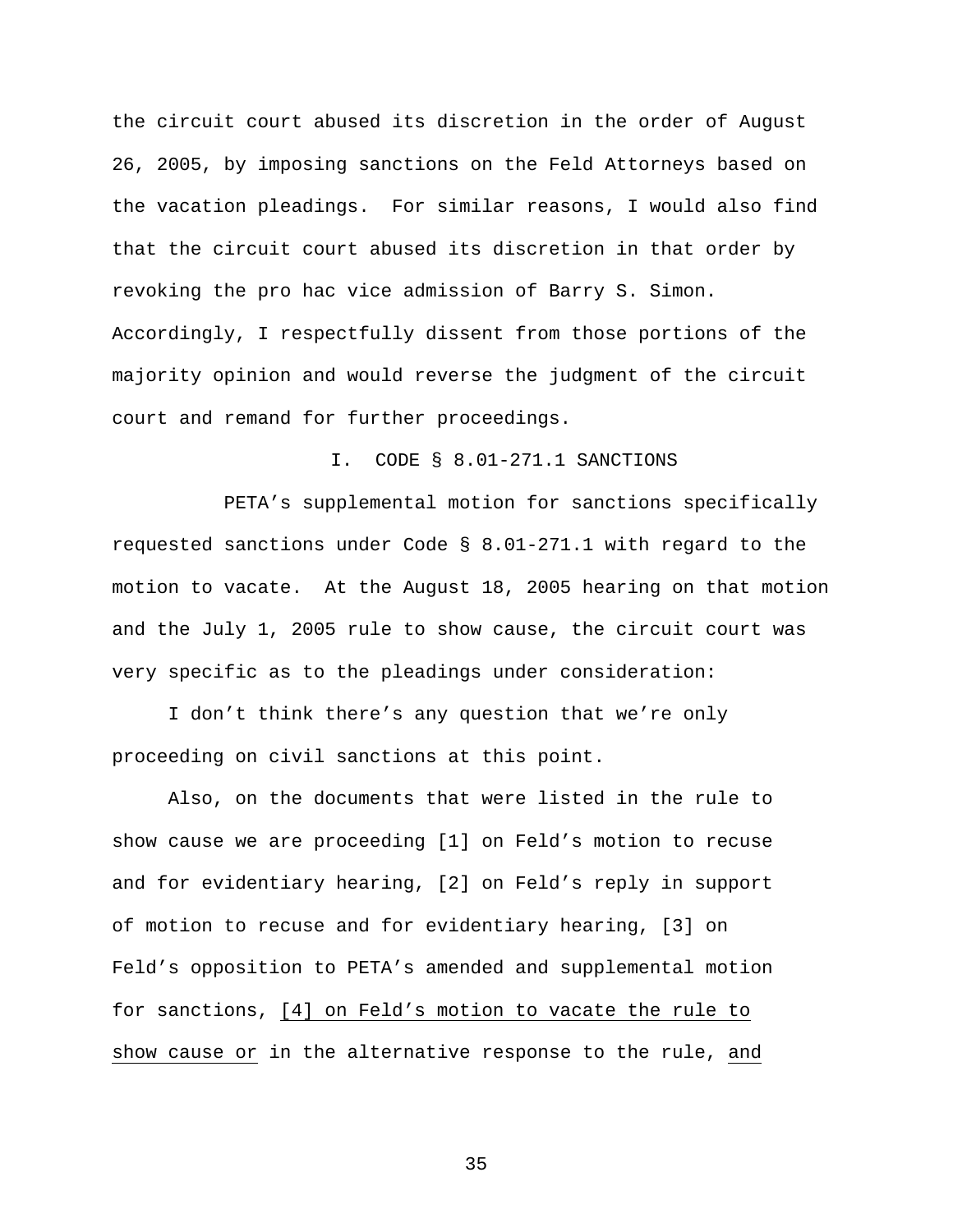# [5] on Feld's amended reply in support of the motion to vacate the rule to show cause. (Emphasis added.)

 If that was not sufficiently clear, the court then reiterated what was to be considered at the hearing: "What we're going to have now are argument on the sanctions for filing those five pleadings," which included the vacation pleadings. Throughout the August 18, 2005 hearing, the circuit court consistently referred in the plural to all the pleadings that it had specifically listed as it considered the application of Code § 8.01-271.1 sanctions against the Feld Attorneys for "those pleadings."

At the conclusion of presentations from counsel at the hearing, the circuit court reiterated its consideration was of the "referenced pleadings," including the motion to recuse and the vacation pleadings. Further, the August 26, 2005 order grants PETA's supplemental motion for sanctions, and that supplemental motion for sanctions specifically referenced the motion to vacate. Thus, it is clear from the record that the award of sanctions in the order of August 26, 2005, was based, in part, on the vacation pleadings.

The majority opinion does not contend the vacation pleadings, by their actual language, violate any of the provisions of Code § 8.01-271.1. Indeed, the arguments in the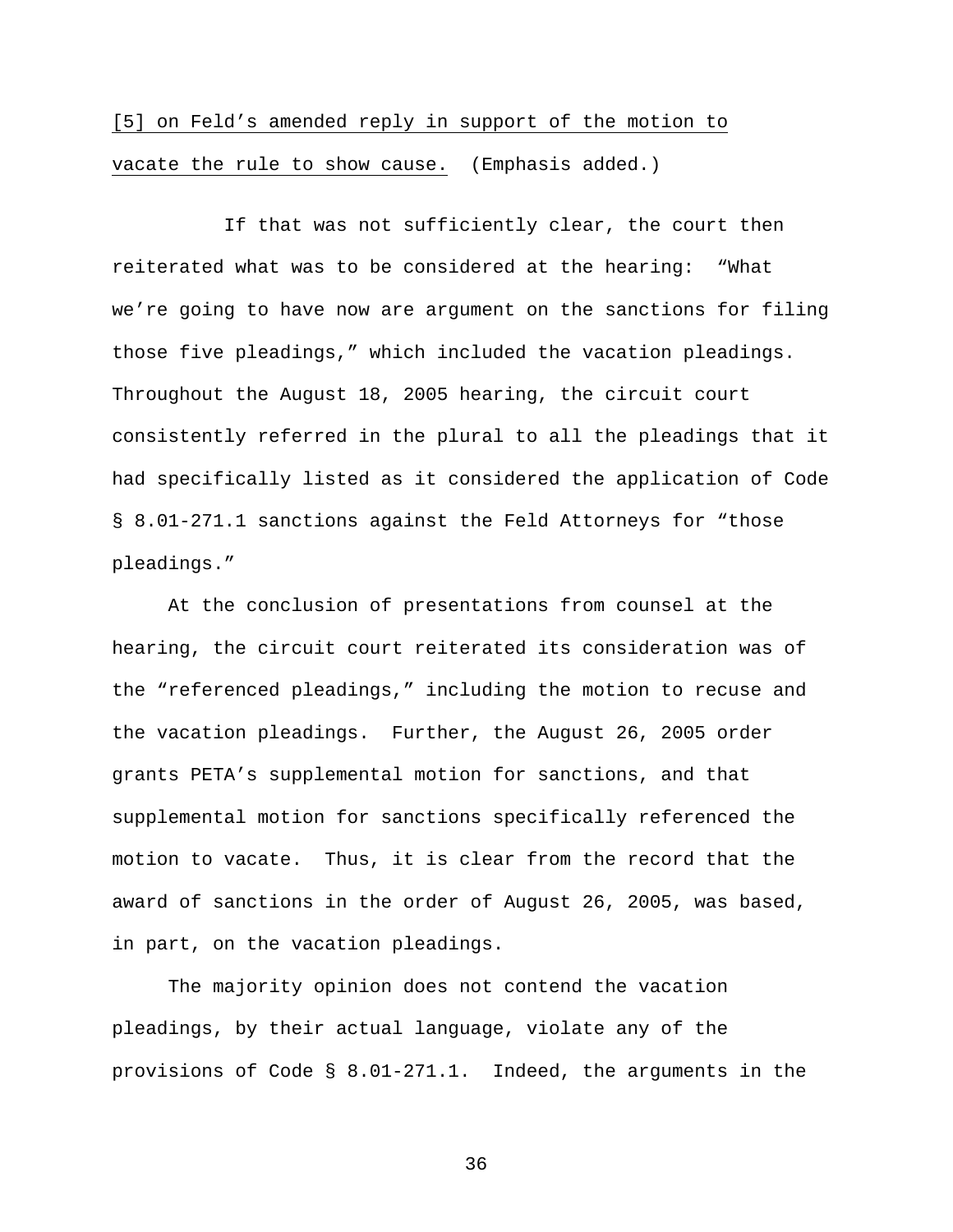vacation pleadings go solely to the validity of the circuit court's contempt judgment against Joseph G. Petrosinelli, which is the subject of the companion case, Petrosinelli v. People for the Ethical Treatment of Animals, 273 Va.  $\frac{1}{\sqrt{2}}$ , S.E.2d  $\frac{1}{\sqrt{2}}$ (2007), which is also decided this day. In that case, we agree with the arguments made in the motion to vacate, determine that the circuit court's finding of contempt was in error and reverse the judgment of the circuit court. 273 Va. at  $\_\_\_\$ ,  $\_\_\_$  S.E.2d at \_\_\_. There is simply no contention, either by PETA or the majority, that language used in the vacation pleadings is violative of Code § 8.01-271.1.

Nonetheless, the majority opinion assumes a legally sufficient nexus between the motion to recuse and the motion to vacate which warrants the consideration of the vacation pleadings as being part of the motion to recuse for sanctions purposes. The majority opinion recites that "because the Feld attorneys made the motion to recuse part of their motion to vacate, the circuit court did not abuse its discretion in basing its award of sanctions in part on the motion to vacate."

A reading of the actual language used in the vacation pleadings does not support this conclusion. The motion to recuse was neither incorporated nor made part of the motion to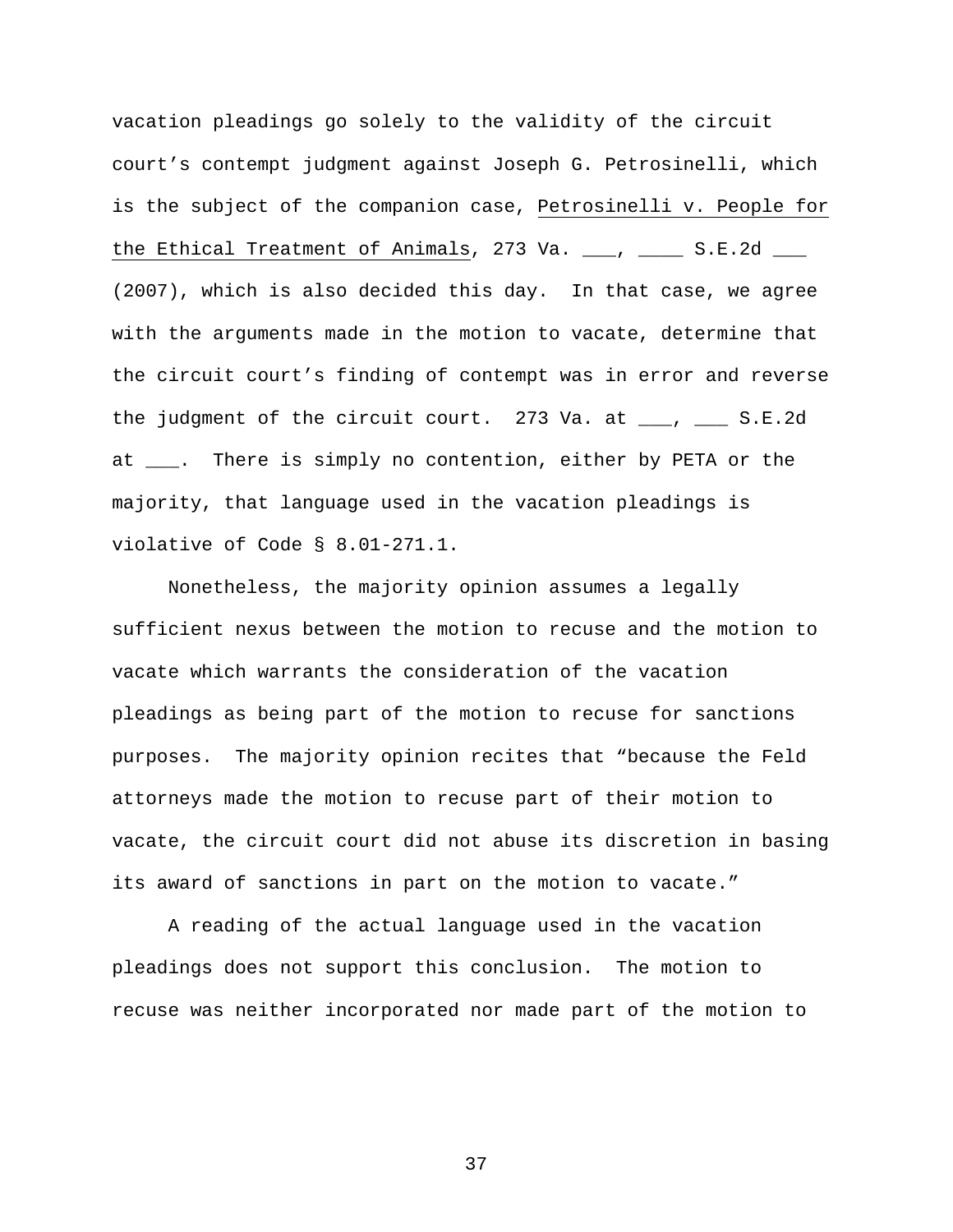vacate. The only reference in the motion to vacate<sup>11</sup> to the motion to recuse is as follows:

It is undisputed that PETA submitted its Petition and supporting 42-paragraph affidavit to the Court ex parte. It is also undisputed that the Court considered the ex parte communication and relied on it to issue the Rule. See Rule at 1 ("And the Court having reviewed the petition and finding there is adequate cause to issue a Rule to Show Cause, and that an order of this Court was apparently violated . . . . ") (emphasis added).

PETA's submission of this ex parte communication, and the Court's consideration of it, violated the Rules of the Supreme Court of Virginia. See generally Motion to Recuse (April 8, 2005).

The motion to vacate says what it says. It only references the motion to recuse with the term "[s]ee generally" and neither incorporates nor adopts any part of the motion to recuse into the motion to vacate. The signal "see generally" means that the "[c]ited authority presents helpful background material related to the proposition." The Bluebook: A Uniform System of Citation 47 (Columbia Law Review Ass'n et al. eds., 18th ed. 2005). It is not the equivalent of "incorporated." There is simply no

i<br>Li

 $11$  There is no reference to the motion to recuse of any nature whatsoever to be found in the amended reply.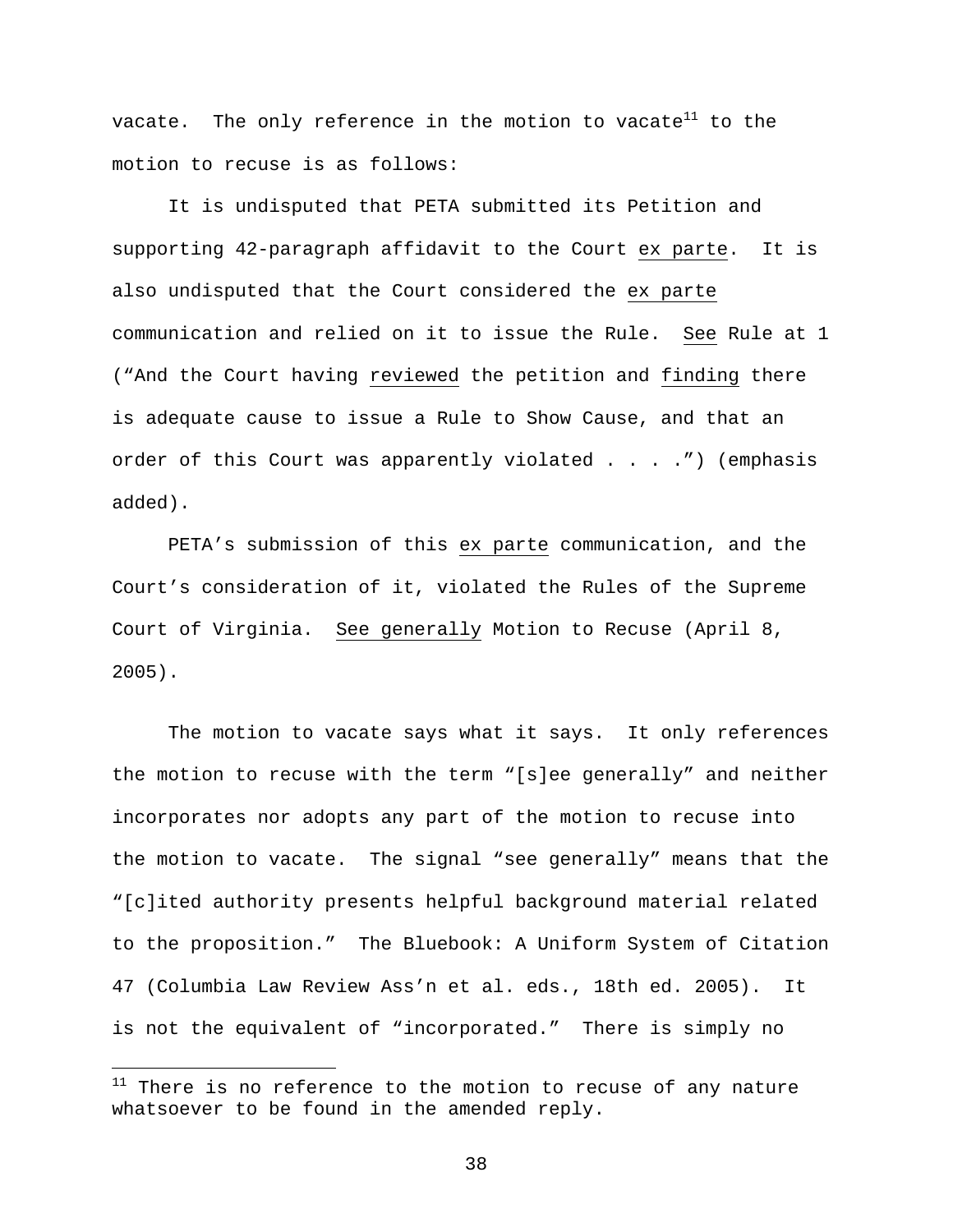nexus within the actual text of the pleadings at issue to substantiate that the motion to recuse is subsumed within the motion to vacate so as to vitiate the independent validity of the motion to vacate in the consideration of the propriety of the circuit court's award of sanctions.

In my view, the circuit court's judgment awarding sanctions under Code § 8.01-271.1 must be reviewed based upon the actual language of the vacation pleadings, which does not invoke the assertions of the motion to recuse. So viewed, there is simply no ground upon which the circuit court could award Code § 8.01- 271.1 sanctions based on the vacation pleadings. This Court has recognized in earlier decisions that where there are multiple aspects of a party's pleadings, some of which are sanctionable and others of which are not, the portion of the sanctions awarded in respect of non-sanctionable filings cannot stand. See Nedrich v. Jones, 245 Va. 465, 474-76, 429 S.E.2d 201, 206- 07 (1993). Where an award of sanctions is based "in whole or in part" on a portion of the filings that is not sanctionable, the circuit court has erred. See Oxenham v. Johnson, 241 Va. 281, 289-90, 402 S.E.2d 1, 5-6 (1991) (abuse of discretion not to distinguish between sanctionable and non-sanctionable conduct in fixing the amount of a fee sanction award). However, in the present context there is no basis upon which the judgment granting sanctions against the Feld Attorneys can be severed or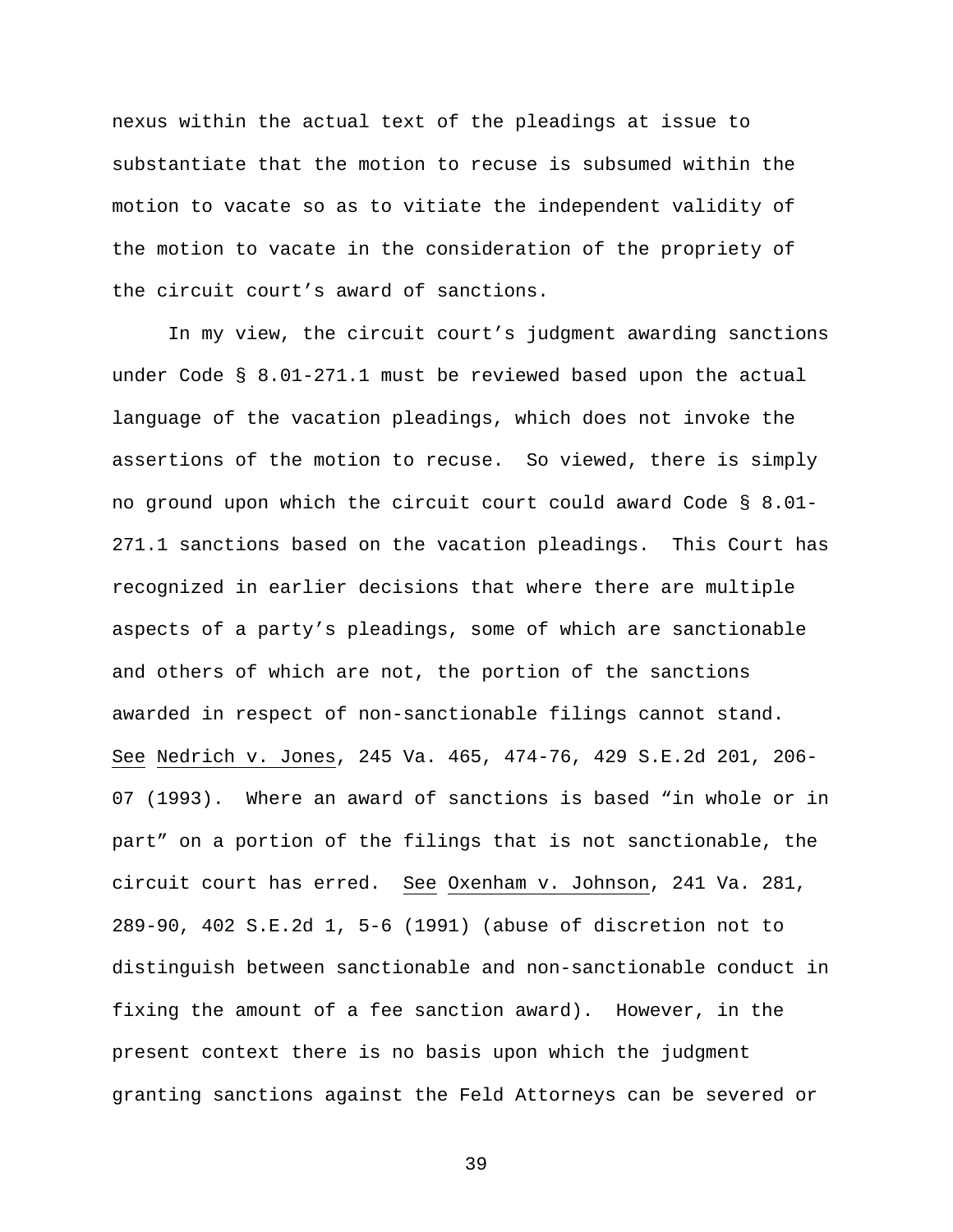apportioned on appeal between the motion to vacate and the motion to recuse.<sup>12</sup> See, e.g., Green v. Virginia State Bar, 272 Va. 612, 618, 636 S.E.2d 412, 416 (2006) (vacating sanction imposed by the Virginia State Bar Disciplinary Board and remanding for further proceedings to determine a more appropriate sanction); Barrett v. Virginia State Bar, 272 Va. 260, 273, 634 S.E.2d 341, 348 (2006) (vacating sanction and remanding for further proceedings because not all behavior was sanctionable).

Accordingly, the judgment of August 26, 2005, imposing sanctions on the Feld Attorneys should be reversed and the case remanded to the circuit court for a determination, exclusive of the vacation pleadings, as to whether sanctions against the Feld Attorneys are warranted and, if so, in what amount.

II. REVOCATION OF PRO HAC VICE ADMISSION

For similar reasons, I would reverse the circuit court's judgment revoking the pro hac vice status of one of the Feld Attorneys, Barry S. Simon. As with the sanctions determination under Code § 8.01-271.1, the circuit court based its decision to

 $\overline{\phantom{0}}$ 

 $12$  At the May 25, 2005 hearing, PETA requested sanctions in the amount of \$40,000 "to enforce the sanctions, to draw up these briefs, these oversized briefs that we had to deal with, the emergency nature of it." The circuit court considered PETA's request at the August 18, 2005 hearing and awarded sanctions in the amount of \$40,000 "to compensate [PETA] to some extent for what they've had to expend on this issue." Both the request by PETA and the award by the circuit court included the vacation pleadings as part of the consideration.